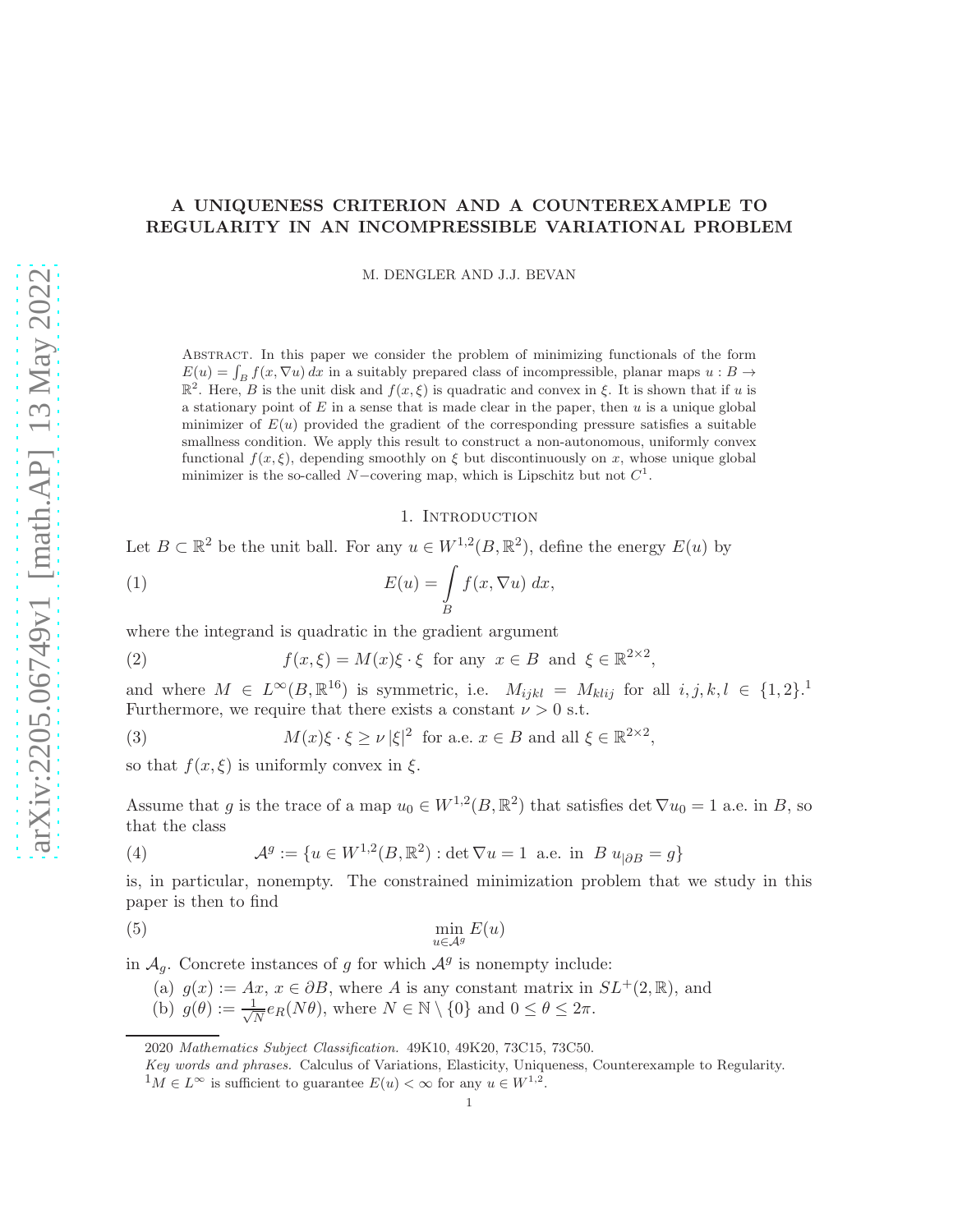Note that the latter is the trace of the so-called  $N$ −covering map

(6) 
$$
u_N(R,\theta) = \frac{R}{\sqrt{N}} e_R(N\theta),
$$

expressed in plane polar coordinates, and where we employ the notation  $e_R(\theta) = (\cos \theta, \sin \theta)$ .

Definition 1.1. *(Stationary point) We say that* u *is a stationary point of* E(·) *if there exists a function*  $\lambda$ , which we shall henceforth refer to as a pressure, belonging to  $W^{1,1}(B)$  and such *that*

(7) 
$$
\operatorname{div} (\nabla_{\xi} f(x, \nabla u) + 2\lambda(x) \operatorname{cof} \nabla u) = 0 \quad \text{in } \mathcal{D}'(B).
$$

The first main result we obtain shows that if  $u$  is a stationary point of the energy  $E$  whose corresponding pressure  $\lambda$  satisfies, in addition, the assumption that

(8) 
$$
\|\nabla \lambda(x)R\|_{L^{\infty}(B,\mathbb{R}^2)} \leq \frac{\sqrt{3}\nu}{2\sqrt{2}},
$$

then  $u$  is a global minimizer of  $E$ . We think of the estimate  $(8)$  as characterizing 'smallness' of the pressure; concrete examples (such as can be found in [3, Proposition 3.4] or [5], for instance) show that such an estimate need not hold in general. In the following we assume that g has been chosen and fixed so that  $\mathcal{A}^g$  is non-empty.

Theorem 1.2 (Uniqueness under small pressure). *Let the energy functional* E(u) *be given by* (1)*,* and let  $f(x,\xi)$  *be given by* (2)*,* where  $M \in L^{\infty}(B,\mathbb{R}^{16})$  *is symmetric and satisfies* (3) *for some*  $\nu > 0$ *. Let u be a stationary point of E in the sense of (7) and assume that the corresponding pressure* λ *satisfies*

(9) 
$$
\|\nabla \lambda(x)R\|_{L^{\infty}(B,\mathbb{R}^2)} \leq \frac{\sqrt{3}\nu}{2\sqrt{2}}.
$$

*Then*  $u$  *is a global minimizer of*  $E$  *in*  $A<sup>g</sup>$ *.* 

*Moreover, if the inequality is strict, i.e.*  $|\nabla \lambda(x)R| < \frac{\sqrt{3}\nu}{2\sqrt{2}}$  $\frac{\sqrt{3}\nu}{2\sqrt{2}}$  on a measurable set  $U \subset B$  with  $\mathcal{L}^2(U) > 0$  then u is the unique global minimizer of E in  $\mathcal{A}^g$ .<sup>2</sup>

In our second main result we provide an explicit integrand  $f(x,\xi)$  of the form (2) whose corresponding energy functional E is minimized in  $\mathcal{A}^g$  by the N-covering map  $u_N$ . Here, g is the trace of  $u_N$  as defined in (6). For its construction we make use of Theorem 1.2. A novelty of our approach is that, in order to apply Theorem 1.2, we develop a method to compute the corresponding pressure explicitly.

Theorem 1.3 (Counterexample to regularity). *Let* g *be the trace of the* N−*covering map*  $u_N$ , let  $N \in \mathbb{N} \setminus \{1\}$  and let  $a \in (N^2 - N, N^2 + N)$ . Define for  $x \in B \setminus \{0\}$  and  $\xi \in \mathbb{R}^{2 \times 2}$  the *function*

$$
f(x,\xi) = \nu \left[ a(e_R^T \xi e_R)^2 + (e_R^T \xi e_\theta)^2 + a(e_\theta^T \xi e_R)^2 + (e_\theta^T \xi e_\theta)^2 \right],
$$

*where*  $\nu > 0$ *. Then the following statements are true:* 

There the norm is defined via  $||f||_{L^{\infty}(B,\mathbb{R}^2,\mu)} := \max{||f_1||_{L^{\infty}(B,\mu)}, ||f_2||_{L^{\infty}(B,\mu)}}\}$  and  $||f_i||_{L^{\infty}(B,\mu)} :=$  $\lim_{p\to\infty}\int$  $\int\limits_B |f_i(x)|^p \ d\mu \bigg)^{\frac{1}{p}}$ .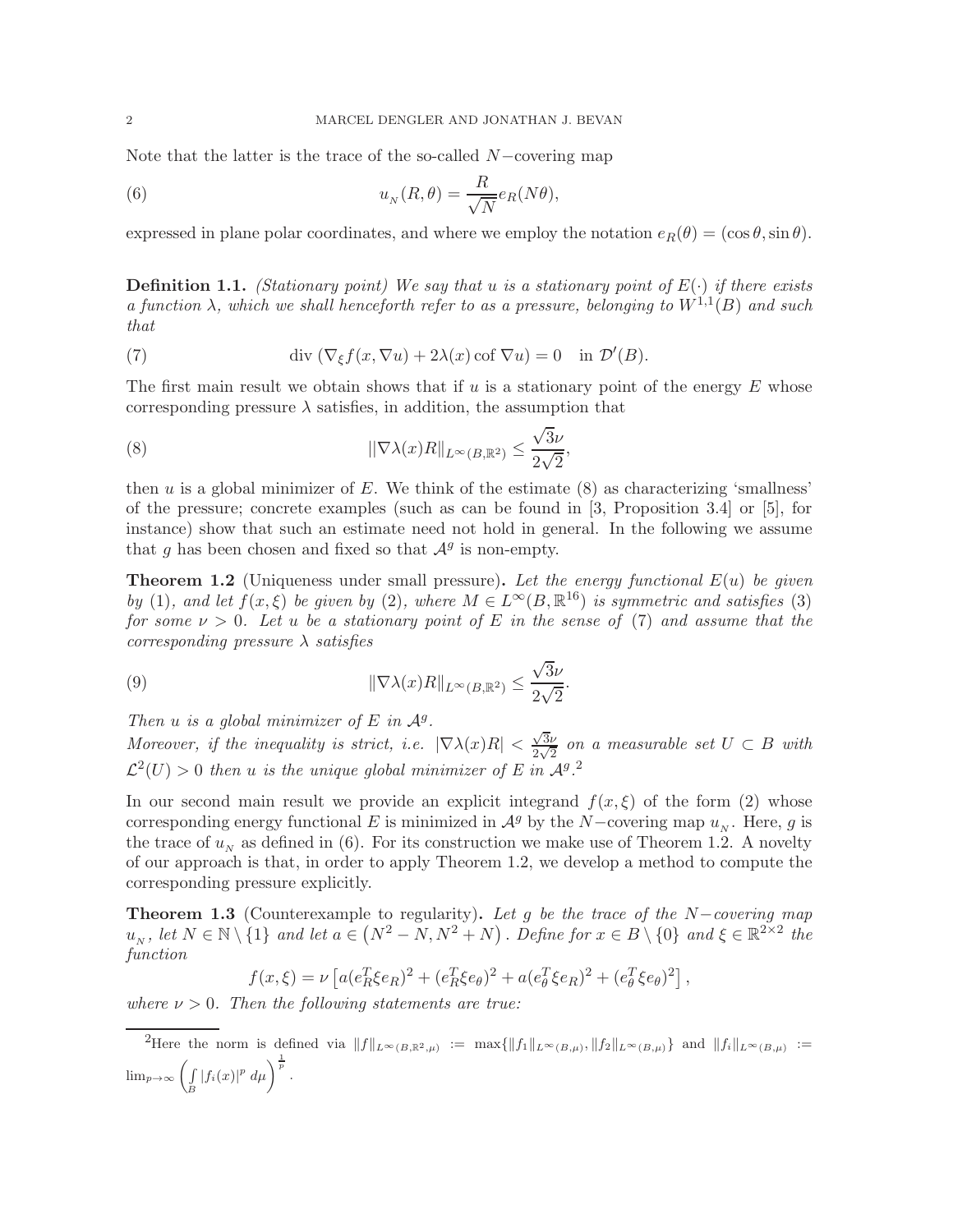(*i*) There exists  $M \in L^{\infty}(B, \mathbb{R}^{16})$  such that

$$
f(x,\xi) = \nu M(x)\xi \cdot \xi
$$

 $for any x \in B \setminus \{0\}, \xi \in \mathbb{R}^{2 \times 2}$  *and where*  $M$  *is of the explicit form*<sup>3</sup>

$$
M(x) = a((e_R \otimes e_R)(e_R \otimes e_R)) + ((e_R \otimes e_\theta)(e_R \otimes e_\theta))
$$
  
+ a((e\_\theta \otimes e\_R)(e\_\theta \otimes e\_R)) + ((e\_\theta \otimes e\_\theta)(e\_\theta \otimes e\_\theta))

*and satisfies*  $M(x) \geq \nu I d$  *for any*  $x \in B \setminus \{0\}$  *and any*  $N \in \mathbb{N} \setminus \{1\}.$ 

- (*ii*) The maps  $x \mapsto M(x)$  and  $x \mapsto f(x,\xi)$ , for any  $\xi \in \mathbb{R}^{2 \times 2} \setminus \{0\}$ , are discontinuous at 0.
- *(iii)* The maps  $x \mapsto M(x)$  and  $x \mapsto f(x,\xi)$ , for any  $\xi \in \mathbb{R}^{2 \times 2} \setminus \{0\}$ , *belong to*

$$
W^{1,q} \setminus W^{1,2} \text{ for any } 1 \le q < 2
$$

with the spaces  $(B, \mathbb{R}^{16})$  and  $(B)$  respectively.

*(iv) The map*

(10) 
$$
u = u_N \in C^{0,1}(B, \mathbb{R}^2) \setminus C^1(B, \mathbb{R}^2)
$$

*is a stationary point of*  $E$ *, as defined in* (7)*, and the corresponding pressure*  $\lambda$  *exists and satisfies*  $\lambda \in W^{1,q}(B)$  *for any*  $1 \leq q < 2$ .

- (v) Moreover, the map  $u_N$  is the unique global minimizer of E in the class  $\mathcal{A}^g$ .
- *(vi) The minimum energy is given by*

$$
\min_{v \in \mathcal{A}^g} E(v) = \frac{\nu \pi}{2} (1 + a) \left( \frac{1}{N} + N \right).
$$

The problem of studying a functional of the form  $E(u)$  is of interest not least because the regularity and/or uniqueness of minimizers of such incompressible problems cannot necessarily be determined *a priori*. Concerning uniqueness in the compressible setting, works including but not limited to John [7], Knops and Stuart [10], Sivaloganathan [16], Zhang [22], and Sivaloganathan and Spector [17] provide conditions under which the uniqueness of a global minimizer can be expected. By contrast, a striking example given by Spadaro [18] clearly demonstrates that global minimizers need not be unique, even under full displacement boundary conditions. When the domain of integration, or reference configuration, is an annulus, a number of papers, including those of John [7], Post and Sivaloganathan [12], Taheri [20], and Morris and Taheri [11, 21], address uniqueness. With the topology of the annulus at their disposal, a multiplicity of solutions/equilibria can be generated by working with certain homotopy classes. For example, Morris and Taheri [11, 21] consider functionals of the form  $W(x, s, \xi) = F(|x|^2, |s|^2) |\xi|^2/2$ , with  $F \in C^2$ , on the annulus A and admissible maps  $\mathcal{A} = W_{\rm id}^{1,2}(A,\mathbb{R}^2)$ , and show that there are countably many solutions, with exactly one for each homotopy class.

In the homogeneous, incompressible elasticity setting, Knops and Stuart [10, Section 6] (see also [15]) show that the equilibirum solutions they consider are, when subject to affine displacement boundary conditions, global minimizers of the associated energy. Recent results [4] show that there are polyconvex energies with inhomogeneous integrands that, under pure displacement boundary conditions, possess countably many pairs of equal-energy stationary

 $((a \otimes b)(c \otimes d))\xi \cdot \xi = (a \otimes b)_{ij}\xi_{ij}(c \otimes d)_{kl}\xi_{kl}$  for  $i, j, k, l \in \{1, 2\}.$ 

<sup>&</sup>lt;sup>3</sup>Here the multiplication is understood through its action on  $\xi \in \mathbb{R}^{2 \times 2}$  which is given by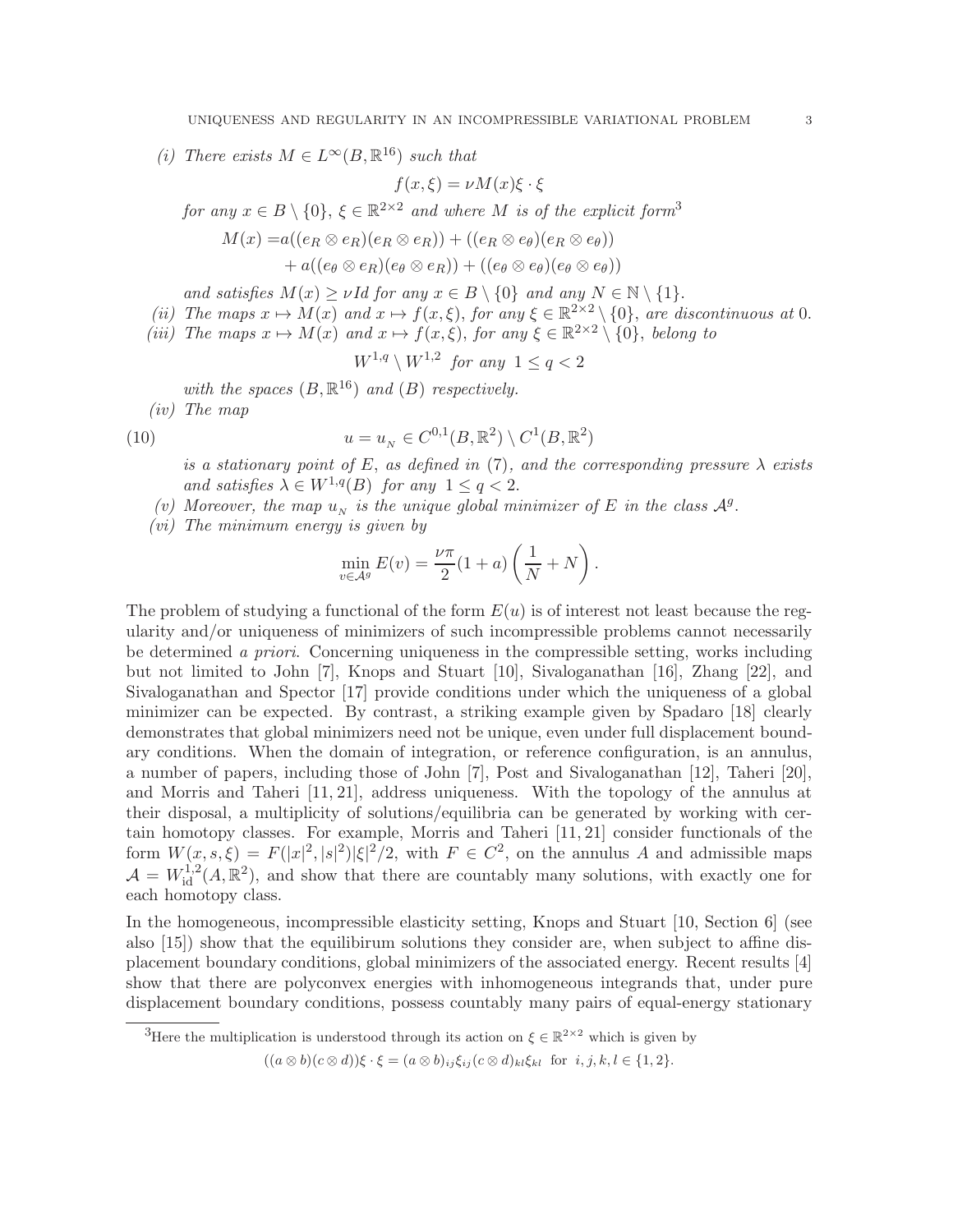points. It is an open question whether the lowest-energy pair of such stationary points represent global minimizers.

The regularity of equilibrium solutions or mininimzers in incompressible variational problems is, like its compressible counterpart, a delicate matter. Ball [1, §2.6] points out that any minimizer of the Dirichlet energy in the class  $W^{1,2}(B;\mathbb{R}^2)$ , subject to the pointwise (incompressibility) constraint det  $\nabla u = 1$  a.e and boundary condition  $u(1, \theta) = \frac{1}{\sqrt{2\pi}}$  $\frac{1}{2}$ (cos(2 $\theta$ ), sin(2 $\theta$ )), must fail to be  $C^1$ . There is evidence to suggest that the double-covering map  $u_2$  (see (6)) itself may be the global minimizer in that particular problem [3,5]. A partial regularity result for Lipschitz minimizers that are subject to a type of monotonicity condition was established in [6], and Karakhanyan [8, 9] proves that, in the case of the Dirichlet energy, bounds on the so-called dual pressure lead, by a sophisticated argument, to the conclusion that suitably defined equilibrium solutions must belong to the Hölder class  $C_{\text{loc}}^{\frac{1}{2}}$ . It is perhaps significant that Karakhanyan's results, like ours, also depend on 'pressure bounds', but more significant still that the maps he deals with are measure-preserving. The double-covering map  $u_2$  mentioned above, and indeed the N−covering maps which form the basis of the counterexample to regularity in Section 3 of this paper, do not preserve  $\mathcal{L}^2$ -measure in the sense of [19, Eq.(24)], for example, and so are less relevant to physically realistic models of elasticity.

It seems that pressure regimes can be used to divide the sorts of incompressible problems we consider into two classes. The double-covering problem introduced by Ball appears to lie in the 'high pressure' regime<sup>4</sup>, whereas the problem we focus on falls, by design, into the 'low pressure' regime, where we can say a bit more.

Let  $v, u \in \mathcal{A}^g$  and suppose that u is a stationary point of E in the sense of (7). To compare  $E(v)$  and  $E(u)$  we set  $\eta = v - u$  and expand  $E(v) = E(u + \eta)$  as

$$
E(v) = E(u) + E(\eta) + \int_B 2M(x)\,\nabla u(x) \cdot \nabla \eta(x) \, dx
$$

Our problem, as expressed in (5), is made more tractable by the observation made in [3] that the stationarity condition (7) allows us, at the expense of incorporating a pressure term, to rewrite the final, affine-in- $\nabla \eta$  term in the expansion above as a term that is quadratic in  $\nabla \eta$ , namely

$$
\int_B M(x) \nabla u(x) \cdot \nabla \eta(x) dx = \int_B \lambda(x) \det \nabla \eta(x) dx.
$$

In particular,

$$
E(v) = E(u) + \int_B |\nabla \eta|^2 + 2\lambda \det \nabla \eta \, dx.
$$

For the details, see (12) and the foregoing discussion.

Plan of the paper: The main purpose of Section 2 will be to prove the uniqueness result, Theorem 1.2. We begin by giving two technical lemmas, the first of which enables us to decompose certain expressions in terms of Fourier modes. Section 2 concludes with the proof of Theorem 1.2, together with an argument which shows that the prefactor  $3^{\frac{1}{2}}2^{-\frac{3}{2}} \approx 0.6123$ 

<sup>&</sup>lt;sup>4</sup>By which we mean that the pressure  $\lambda_2$ , say, appearing in the equilibrium equations associated with  $u_2$ obeys  $\|R\nabla\lambda_2\|_{\infty}=3\nu$ , when adapted to the notation we use in this paper. The prefactor of  $\nu$  in the latter exceeds the prefactor  $3^{\frac{1}{2}}2^{-\frac{3}{2}}$  appearing in the condition (9) of Theorem 1.2, which is why we refer to this as the 'high pressure' regime.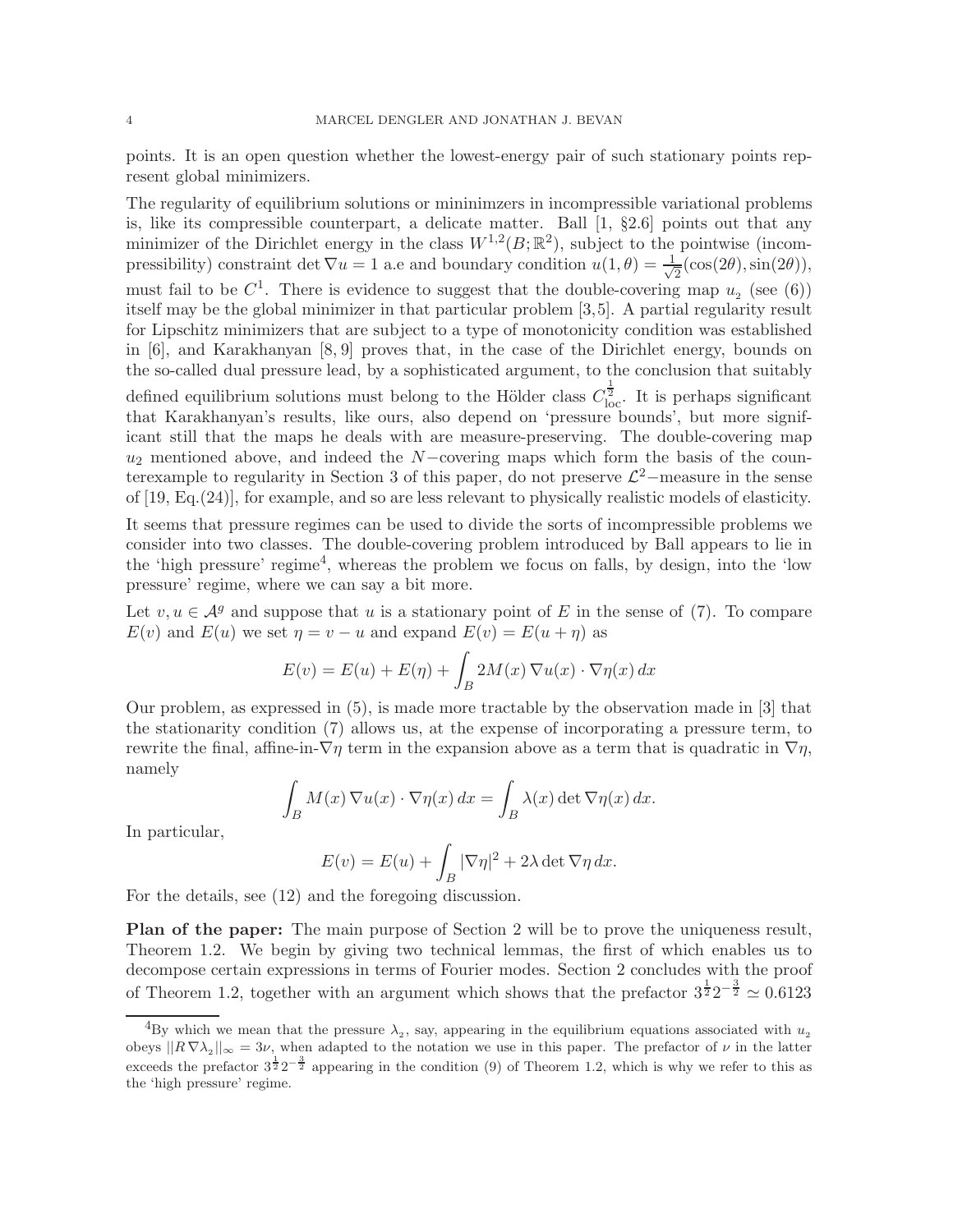appearing in (9) can be replaced by 1 when  $\lambda$  depends on just one of the variables  $R$ ,  $\theta$ . See Corollary 2.3. The focus of Section 3 is Theorem 1.3. In order to obtain this result we first develop a method to compute the pressure explicitly: this is done for a quite general situation in Lemma 3.1, and then more concretely in Lemmata 3.2-3.3.

1.1. **Notation.** For a  $2 \times 2$ –matrix A the cofactor is given by

(11) 
$$
\cot A = \begin{pmatrix} a_{22} & -a_{21} \\ -a_{12} & a_{11} \end{pmatrix},
$$

and we define the matrix J via

$$
J:=\begin{pmatrix}0&-1\\1&0\end{pmatrix}.
$$

For two vectors  $a \in \mathbb{R}^n, b \in \mathbb{R}^m$  we define the tensor product  $a \otimes b \in \mathbb{R}^{n \times m}$  by  $(a \otimes b)_{ij} :=$  $(ab^T)_{ij} = a_i b_j$  for all  $1 \leq i \leq n, 1 \leq j \leq m$ . When  $\varphi$  is suitably differentiable, we recall that det  $\nabla \varphi = J \varphi_R \cdot \varphi_\tau$ , where  $\varphi_R$  and  $\varphi_\tau = \frac{1}{R}$  $\frac{1}{R}\varphi_{\theta}$  are, respectively, the radial and angular derivatives of  $\varphi$ . We use  $\mathcal{L}^2$  to denote two-dimensional Lebesgue measure. For any  $k \in \mathbb{N} \setminus \{0\}$  and f:  $B\to\mathbb{R}$  measurable we define the norm  $\mathbb{F}^{\mathfrak{g}}$  .  $:= \left(\int\limits_{R} |f(x)|^2 \frac{dx}{R^k}\right)^{\frac{1}{2}}$ . For a measurable

$$
D \to \mathbb{R}
$$
 measurable we define the norm ||J|| $L^2(dx/R^k) := \left(\frac{J}{B} |J(x)| \frac{R^k}{R^k}\right)$ . For a measurable  
vector-valued  $f = (f_1, f_2) : B \to \mathbb{R}^2$  we define  $||f||_{L^2(dx/R^k)} := \left(\frac{J}{B} |f_1(x)|^2 + |f_2(x)|^2 \frac{dx}{R^k}\right)^{\frac{1}{2}}$ .

All other notation is either standard or is defined when it is used.

# 2. Uniqueness in the small pressure regime

To prove Theorem 1.2 we need two technical lemmas. The first contains basic properties of functions in the class  $W^{1,1}(B)$  that satisfy  $||R\nabla\lambda||_{L^\infty(B,\mathbb{R}^2)} < \infty$ , and it relies on a standard Fourier decomposition which, when applied to  $\eta \in C^{\infty}(B, \mathbb{R}^2)$ , is given by:

$$
\eta(x) = \sum_{j\geq 0} \eta^{(j)}(x), \text{ where } \eta^{(0)}(x) = \frac{1}{2}A_0(R), A_0(R) = \frac{1}{2\pi} \int_0^{2\pi} \eta(R,\theta) d\theta
$$

and, for any  $j \geq 1$ ,

$$
\eta^{(j)}(x) = A_j(R)\cos(j\theta) + B_j(R)\sin(j\theta),
$$

where

$$
A_j(R) = \frac{1}{2\pi} \int_0^{2\pi} \eta(R,\theta) \cos(j\theta) d\theta \text{ and } B_j(R) = \frac{1}{2\pi} \int_0^{2\pi} \eta(R,\theta) \sin(j\theta) d\theta.
$$

For later use, we set  $\tilde{\eta} := \eta - \eta^{(0)}$ .

**Lemma 2.1.** Let  $\lambda \in W^{1,1}(B)$  and assume that  $\|R\nabla\lambda\|_{L^{\infty}(B,\mathbb{R}^2)} < \infty$ . Then the following *statements are true:*

*i)* 
$$
\lambda \in BMO(B)
$$
.  
\n*ii)* If  $\varphi_n \to \varphi \in W^{1,2}(B, \mathbb{R}^2)$  then  $\int_{B} \lambda(x) \det \nabla \varphi_n dx \to \int_{B} \lambda(x) \det \nabla \varphi dx$ .  
\n*iii)* It holds  $\int_{B} |\nabla \varphi|^2 dx = \sum_{j \ge 0} \int_{B} |\nabla \varphi^{(j)}|^2 dx$  for any  $\varphi \in W^{1,2}(B, \mathbb{R}^2)$ .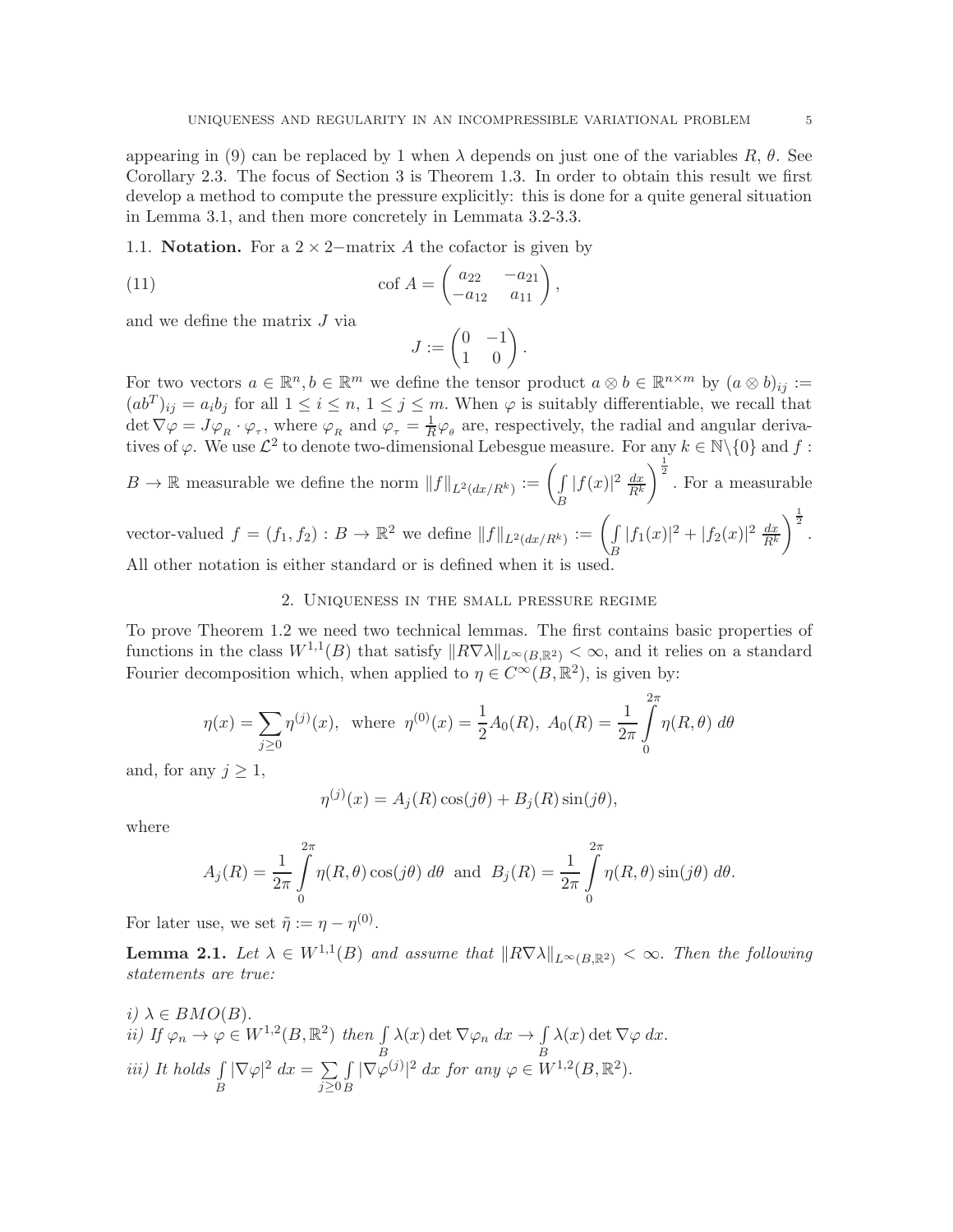iv) det 
$$
\nabla \varphi^{(0)} = 0
$$
 for any  $\varphi \in W^{1,2}(B, \mathbb{R}^2)$ .  
\nv)  $\int \lambda(x) \det \nabla \varphi \, dx = -\frac{1}{2} \int_{B} ((\cot \nabla \varphi) \nabla \lambda(x)) \cdot \varphi \, dx$  for any  $\varphi \in W_0^{1,2}(B, \mathbb{R}^2)$ .  
\nvi)  $\int_{B} \lambda(x) \det \nabla \varphi \, dx = -\frac{1}{2} \int_{B} ((\cot \nabla \varphi^{(0)}) \nabla \lambda(x)) \cdot \tilde{\varphi} \, dx - \frac{1}{2} \int_{B} ((\cot \nabla \varphi) \nabla \lambda(x)) \cdot \tilde{\varphi} \, dx$  for any  $\varphi \in W_0^{1,2}(B, \mathbb{R}^2)$ .

*Proof.* i)-iv) For a proof of these points, see [3, Lem 3.2 and Prop 3.2]. The argument given there still applies if  $\lambda$  depends on x instead of R.

v) Assuming  $\varphi \in C_c^{\infty}(B)$ , a computation shows:

$$
\int_{B} \lambda(x) \det \nabla \varphi \, dx = \int_{B} \lambda(x) J \varphi_{,R} \cdot \varphi_{,\theta} \frac{dx}{R}
$$
  
\n
$$
= -\int_{B} (\lambda(x) J \varphi_{,R})_{,\theta} \cdot \varphi \frac{dx}{R}
$$
  
\n
$$
= -\int_{B} \lambda(x)_{,\theta} J \varphi_{,R} \cdot \varphi \frac{dx}{R} - \int_{B} \lambda(x) J \varphi_{,R\theta} \cdot \varphi \frac{dx}{R}
$$
  
\n
$$
= -\int_{B} \lambda(x)_{,\theta} J \varphi_{,R} \cdot \varphi \frac{dx}{R} + \int_{B} \lambda(x)_{,R} J \varphi_{,\theta} \cdot \varphi \frac{dx}{R}
$$
  
\n
$$
+ \int_{B} (\lambda(x) J \varphi_{,\theta}) \cdot \varphi_{,R} \frac{dx}{R}
$$
  
\n
$$
= -\int_{B} ((\cot \nabla \varphi) \nabla \lambda(x)) \cdot \varphi \, dx - \int_{B} (\lambda(x) J \varphi_{,R}) \cdot \varphi_{,\theta} \frac{dx}{R}
$$

The result follows by bringing the rightmost term to the left-hand side and dividing by two. Note, as a last step, that one needs to upgrade the above equation to hold not just for  $\varphi \in C_c^{\infty}(B)$  but instead for all  $\varphi \in W_0^{1,2}$  $0^{1,2}(B)$ . This is slightly delicate because of the weak spaces involved: for a proof, see [3, Lem 3.2.(iv)].

vi) This is a version of (v) in which we emphasise the way that the above expression depends on  $\varphi^{(0)}$ . Again, we assume  $\varphi \in C_c^{\infty}(B)$ , and we start by noting  $\varphi_{,\theta} = \tilde{\varphi}_{,\theta}$ , hence,

$$
\int_{B} \lambda(x) \det \nabla \varphi \, dx = \int_{B} \lambda(x) J \varphi_{,R} \cdot \tilde{\varphi}_{, \theta} \frac{dx}{R}
$$
\n
$$
= - \int_{B} \left( (\operatorname{cof} \nabla \varphi) \nabla \lambda(x) \right) \cdot \tilde{\varphi} \, dx + \int_{B} \left( \lambda(x) J \tilde{\varphi}_{, \theta} \right) \cdot \tilde{\varphi}_{,R} \frac{dx}{R}
$$

then the rightmost term is just

$$
\int_{B} (\lambda(x)J\tilde{\varphi}_{,\theta}) \cdot \tilde{\varphi}_{,R} \frac{dx}{R} = -\int_{B} (\lambda(x)J\tilde{\varphi}_{,R}) \cdot \tilde{\varphi}_{,\theta} \frac{dx}{R} = \frac{1}{2} \int_{B} ((\operatorname{cof} \nabla \tilde{\varphi}) \nabla \lambda(x)) \cdot \tilde{\varphi} dx,
$$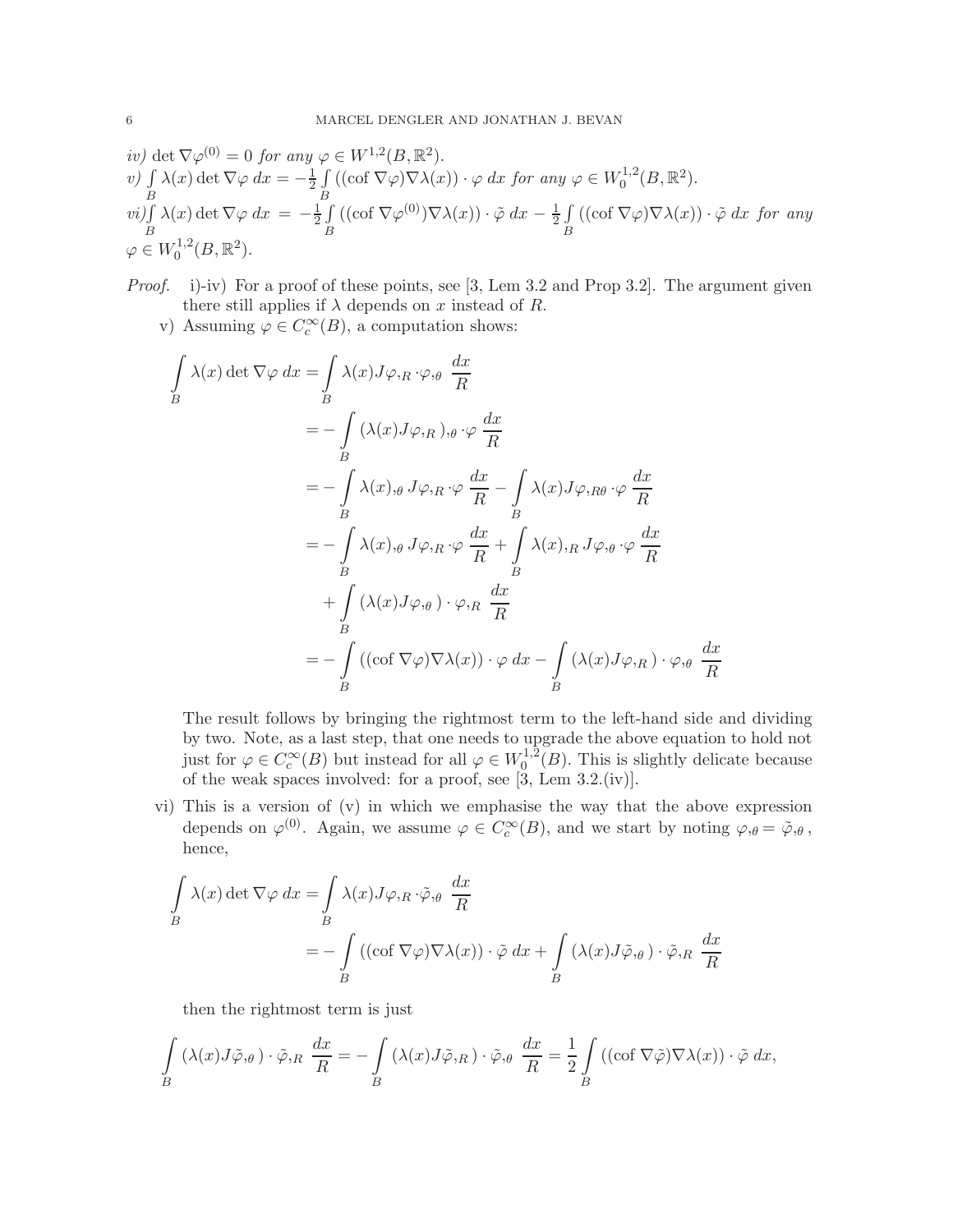together with the above we get

$$
\int_{B} \lambda(x) \det \nabla \varphi \, dx = -\frac{1}{2} \int_{B} \left( (\cot \nabla \varphi^{(0)}) \nabla \lambda(x) \right) \cdot \tilde{\varphi} \, dx - \frac{1}{2} \int_{B} \left( (\cot \nabla \varphi) \nabla \lambda(x) \right) \cdot \tilde{\varphi} \, dx.
$$

The uniqueness condition will be of the form  $\|\nabla \lambda(x)R\|_{L^{\infty}(B,\mathbb{R}^2)} \leq C$ , for some constant  $C > 0$  and where  $\lambda$  will be the corresponding pressure to some stationary point. A priori, the condition only guarantees the existence of  $\nabla \lambda(x)R$  in a suitable space. In the next lemma we show that  $\lambda$  and  $\nabla \lambda$  themselves exist in a suitable space, which, in particular, allows one to make use of the technical lemma above.

# **Lemma 2.2.** Let  $\mu : B \to \mathbb{R}$  be a function satisfying

$$
\|\nabla \mu(x)R\|_{L^{\infty}(B,\mathbb{R}^2)} < \infty.
$$

*Then*  $\mu \in W^{1,p}(B,\mathbb{R}^2)$  *for any*  $1 \leq p < 2$ .

*Proof.* The proof is straightforward. Indeed, it holds that

$$
\int\limits_B |\nabla \mu|^p dx \le ||\nabla \mu R||_{L^{\infty}(B,\mathbb{R}^2)}^p \int\limits_B R^{1-p} \frac{dx}{R},
$$

where the latter integrand is integrable for all  $1 \leq p < 2$ .

We are now in a position to prove the main statement of this section.

# Proof of Theorem 1.2:

Let  $u \in \mathcal{A}^g$  be a stationary point with pressure  $\lambda$ , let  $v \in \mathcal{A}^g$  be arbitrary and set  $\eta := v - u \in$  $W_0^{1,2}$  $t_0^{1,2}(B,\mathbb{R}^2).$ 

We start expanding the energy via

$$
E(v) = E(u) + E(\eta) + H(u, \eta),
$$

where

$$
H(u, \eta) := 2 \int\limits_B M(x) \nabla u \cdot \nabla \eta \, dx
$$

denotes the mixed terms.

Expanding the Jacobian of  $\eta$  and exploiting the fact that both u and v satisfy det  $\nabla u =$  $\det \nabla v = 1$  a.e. yields

$$
\det \nabla \eta = -\mathrm{cof}\, \nabla u \cdot \nabla \eta \quad \text{a.e.}
$$

By the latter identity and the fact that  $(u, \lambda)$  satisfies (7), H can be written as

(12) 
$$
H(u, \eta) = 2 \int\limits_B \lambda(x) \det \nabla \eta \, dx.
$$

By Lemma  $2.1(vi)$  we have

$$
H(u, \eta) = -\int\limits_B (\operatorname{cof} \nabla \eta^{(0)} \nabla \lambda(x)) \cdot \tilde{\eta} \, dx - \int\limits_B (\operatorname{cof} \nabla \eta \nabla \lambda(x)) \cdot \tilde{\eta} \, dx =: (I) + (II).
$$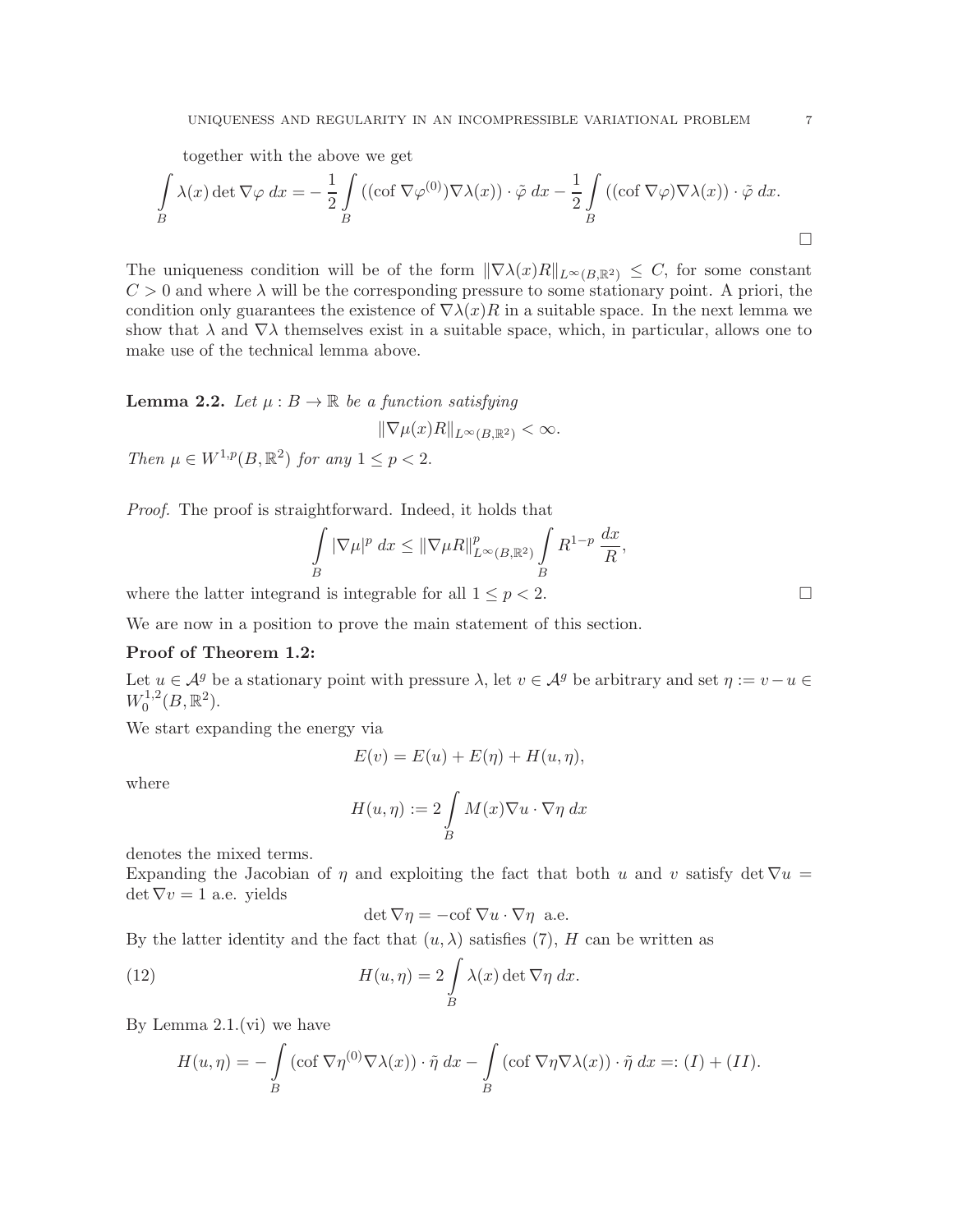Now by noting that the 0–mode is only a function of  $R$ , we get

$$
(\operatorname{cof} \nabla \eta^{(0)} \nabla \lambda(x)) \cdot \tilde{\eta} = \frac{\lambda_{,\theta}}{R} \left( \eta_{1,R}^{(0)} \tilde{\eta}_2 - \eta_{2,R}^{(0)} \tilde{\eta}_1 \right).
$$

Instead of just  $\lambda_{\theta}$  on the right hand side of the latter equation we would like to have the full gradient of  $\lambda$ . This can be achieved by using the basic relations  $e_{\theta} \cdot e_{\theta} = 1$  and  $e_R \cdot e_{\theta} = 0$  to obtain

$$
(\operatorname{cof} \nabla \eta^{(0)} \nabla \lambda(x)) \cdot \tilde{\eta} = (\lambda_{,R} \operatorname{Re}_R + \lambda_{,\theta} \operatorname{e}_{\theta}) \cdot (\eta_{1,R}^{(0)} \tilde{\eta}_2 - \eta_{2,R}^{(0)} \tilde{\eta}_1) \frac{\operatorname{e}_{\theta}}{R}.
$$

Arguing similarly for (II), and a short computation shows

(13) 
$$
H(u, \eta) = -\int_{B} (\lambda_{,R} Re_R + \lambda_{,\theta} e_{\theta}) \cdot \left[ (\tilde{\eta}_1 \tilde{\eta}_{2,\theta} - \tilde{\eta}_2 \tilde{\eta}_{1,\theta}) \frac{e_R}{R} + (\tilde{\eta}_2 (\eta_{1,R}^{(0)} + \eta_{1,R}) - \tilde{\eta}_1 (\eta_{2,R}^{(0)} + \eta_{2,R})) e_{\theta} \right] \frac{dx}{R}.
$$

By Hölder's inequality we get<sup>5</sup>

$$
H(u, \eta) \geq -\|\nabla \lambda(x)R\|_{L^{\infty}(B, \mathbb{R}^2, \frac{dx}{R})} \int\limits_{B} \left[|\tilde{\eta}_{1} \tilde{\eta}_{2, \theta} - \tilde{\eta}_{2} \tilde{\eta}_{1, \theta}| \frac{1}{R} + \left|\tilde{\eta}_{2}(\eta_{1, R}^{(0)} + \eta_{1, R}) - \tilde{\eta}_{1}(\eta_{2, R}^{(0)} + \eta_{2, R})\right|\right] \frac{dx}{R}.
$$

By  $\|\nabla \lambda(x)R\|_{L^{\infty}(\frac{dx}{R})} \leq$  $\sqrt{3}ν$  $\frac{\sqrt{3}\nu}{2\sqrt{2}}$  and a weighted Cauchy-Schwarz Inequality, we see

$$
H(u, \eta) \geq -\frac{\nu\sqrt{3}}{4\sqrt{2}} \left[ 2a \|\tilde{\eta}_1\|_{L^2(dx/R^2)}^2 + 2a \|\tilde{\eta}_2\|_{L^2(dx/R^2)}^2 + \frac{1}{a} \int\limits_B \left[ \frac{\tilde{\eta}_{2,\theta}^2}{R^2} + (\eta_{2,R}^{(0)} + \eta_{2,R})^2 + (\eta_{1,R}^{(0)} + \eta_{1,R})^2 + \frac{\tilde{\eta}_{1,\theta}^2}{R^2} \right] dx \right].
$$

Next we recall an elementary Fourier estimate (see, for instance, [3, Proof of Proposition 3.3]), which states that for any  $\phi \in C^{\infty}(B)$  it holds

(14) 
$$
\int\limits_B R^{-2} |\tilde{\phi}_{,\theta}|^2 dx \ge \int\limits_B R^{-2} |\tilde{\phi}|^2 dx.
$$

Applying the Cauchy-Schwarz inequality and (14), and then combining some of the norms yields

$$
H(u, \eta) \ge -\frac{\nu\sqrt{3}}{4\sqrt{2}} \left[ (2a + \frac{1}{a}) \|\tilde{\eta}_{1,\theta}\|_{L^{2}(dx/R^{2})}^{2} + (2a + \frac{1}{a}) \|\tilde{\eta}_{2,\theta}\|_{L^{2}(dx/R^{2})}^{2} + \right. \\
\left. + \frac{2}{a} \|\eta_{1,R}^{(0)}\|_{L^{2}(dx)}^{2} + \frac{2}{a} \|\eta_{1,R}\|_{L^{2}(dx)}^{2} + \frac{2}{a} \|\eta_{2,R}^{(0)}\|_{L^{2}(dx)}^{2} + \frac{2}{a} \|\eta_{2,R}\|_{L^{2}(dx)}^{2} \right]
$$

<sup>5</sup>Since we are not only interested in a qualitative but rather a quantitative estimate, we need to specify which norm we pick on  $\mathbb{R}^2$ . For this the above Hölder estimate is given more carefully by

$$
\int_{B} f \cdot g \, d\mu = \int_{B} f_1 g_1 + f_2 g_2 \, d\mu \le \int_{B} |f_1||g_1| + |f_2||g_2| \, d\mu \le \max\{||f_1||_{L^{\infty}(B,\mu)}, ||f_2||_{L^{\infty}(B,\mu)}\} \int_{B} (|g_1| + |g_2|) \, d\mu
$$

This is the reason why we defined the norm of f via  $||f||_{L^{\infty}(B,\mathbb{R}^2,\mu)} := \max{||f_1||_{L^{\infty}(B,\mu)}, ||f_2||_{L^{\infty}(B,\mu)}}$ .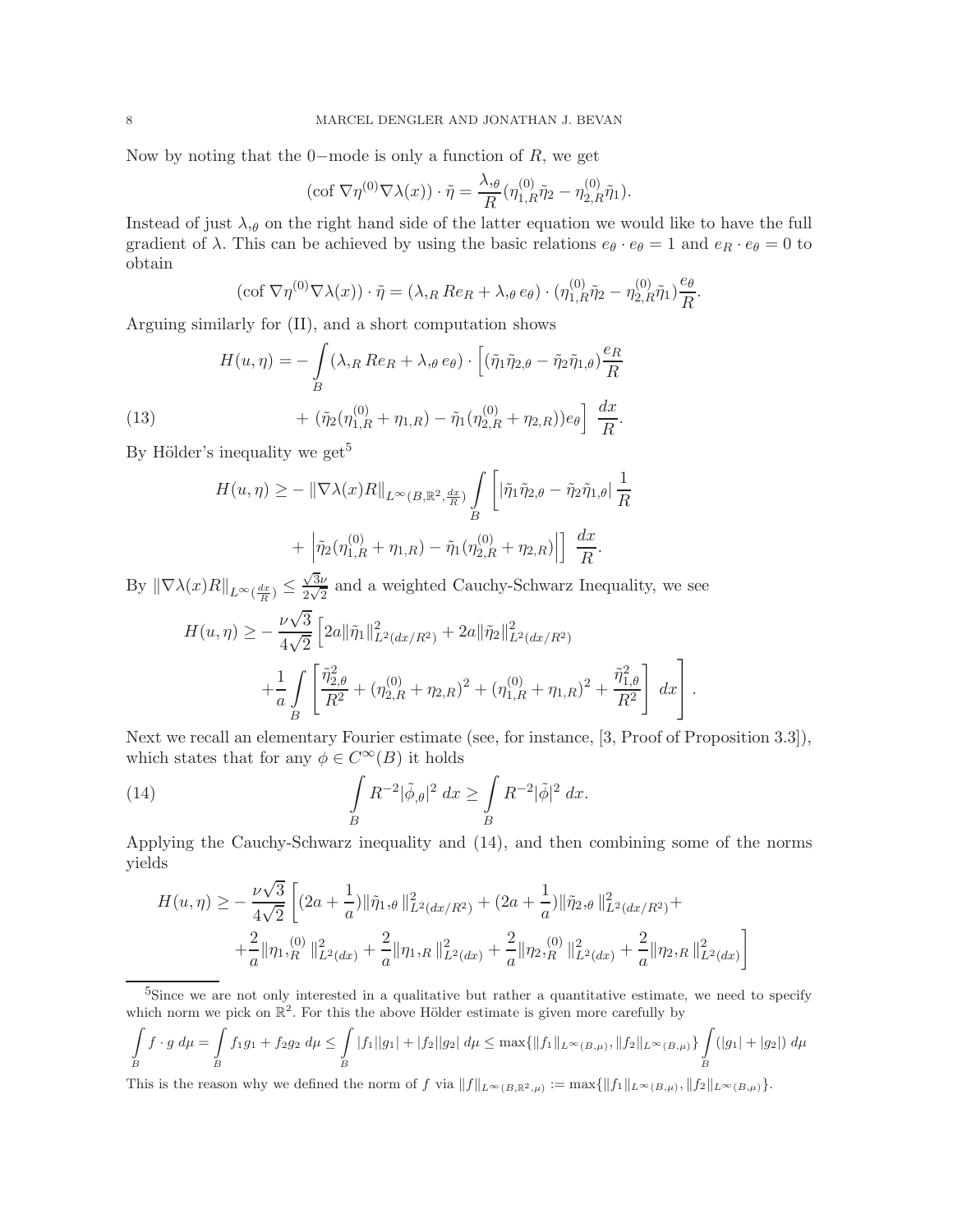$$
\geq -\,\frac{\nu\sqrt{3}}{4\sqrt{2}}\left[(2a+\frac{1}{a})\|\tilde{\eta},\theta\,\|^2_{L^2(dx/R^2)}+\frac{2}{a}\|\eta,\hspace{-0.3cm}/R_0\,|^2_{L^2(dx)}+\frac{2}{a}\|\eta,\hspace{-0.3cm}/R_0\|^2_{L^2(dx)}\right].
$$

Making use of  $\tilde{\eta}_{,\theta} = \eta_{,\theta}$ , which is true since the zero-mode does not depend on  $\theta$ , and  $\|\eta_{hR}^{(0)}\|$  $R^{(0)} \|_{L^2(dx)}^2 \leq \|\eta_{R}\|_{L^2(dx)}^2$  we obtain

$$
H(u, \eta) \geq -\frac{\nu\sqrt{3}}{4\sqrt{2}} \left[ (2a + \frac{1}{a}) \|\eta,\theta\|_{L^2(dx/R^2)}^2 + \frac{4}{a} \|\eta,\theta\|_{L^2(dx)}^2 \right].
$$

Choosing  $a = \frac{\sqrt{}}{\sqrt{2}}$  $\frac{\sqrt{3}}{\sqrt{2}}$  $\frac{3}{2}$  and again combining norms gives

$$
H(u, \eta) \geq -\frac{\nu\sqrt{3}}{4\sqrt{2}} \left[ \frac{4\sqrt{2}}{\sqrt{3}} (\|\eta,\theta\|_{L^2(dx/R^2)}^2 + \|\eta,\eta\|_{L^2(dx)}^2) \right]
$$
  
=  $-\nu D(\eta),$ 

where  $D(\eta) := \|\nabla \eta\|_{L^2(dx)}^2$  denotes the Dirichlet energy. This yields

$$
E(\eta) + H(u, \eta) \ge E(\eta) - \nu D(\eta) \ge 0,
$$

which, since  $M\xi \cdot \xi \geq \nu |\xi|^2$  for all  $\xi \in \mathbb{R}^2$ , completes the proof.

The prefactor  $\frac{\sqrt{3}}{2\sqrt{3}}$  $\frac{\sqrt{3}}{2\sqrt{2}}$  in (9) is the best we have for general  $\lambda$  at the moment. If, however, circumstances are such that  $\lambda$  depends on only one of  $R, \theta$  throughout B, then condition (9) can be replaced by the weaker assumption

(15) 
$$
\|\nabla \lambda(x)R\|_{L^{\infty}(B,\mathbb{R}^2)} \leq \nu.
$$

Corollary 2.3. *Let the conditions of Theorem 1.2 be in force, but with* (15) *replacing* (8)*, and assume that either*  $\lambda(x) = \lambda(R)$  *or*  $\lambda(x) = \lambda(\theta)$  *for all*  $x \in B$ *. Then the conclusions of Theorem 1.2 hold.*

*Proof.* (i)  $(\lambda(x) = \lambda(R))$ . This case is significantly simpler and one can argue more along the lines of the proof of [3, Prop.3.3]. The reason is that in this case it still holds that

$$
H(v, \eta) = 2 \int\limits_B \lambda(R) \det \nabla \eta \, dx = 2 \int\limits_B \lambda(R) \det \nabla \tilde{\eta} \, dx,
$$

where  $\tilde{\eta} = \eta - \eta^{(0)}$  eliminating the 0-mode. Then applying of [3, Lemma 3.2.(iv)] yields

$$
H(v, \eta) = \int_{B} \lambda'(R) R \tilde{\eta} \cdot J \tilde{\eta}_{,\theta} \frac{dx}{R^2}.
$$

Using Hölder's inequality,  $\|\lambda'(R)R\|_{L^{\infty}(0,1)} \leq \nu$ , and Fourier estimate (14) we get

$$
H(v, \eta) \ge -\|\lambda'(R)R\|_{L^{\infty}(0,1)} \int\limits_{B} |\tilde{\eta}||\tilde{\eta}_{,\theta}| \frac{dx}{R^2}
$$
  

$$
\ge -\nu \left(\int\limits_{B} |\tilde{\eta}|^2 \frac{dx}{R^2}\right)^{1/2} \left(\int\limits_{B} |\tilde{\eta}_{,\theta}|^2 \frac{dx}{R^2}\right)^{1/2}
$$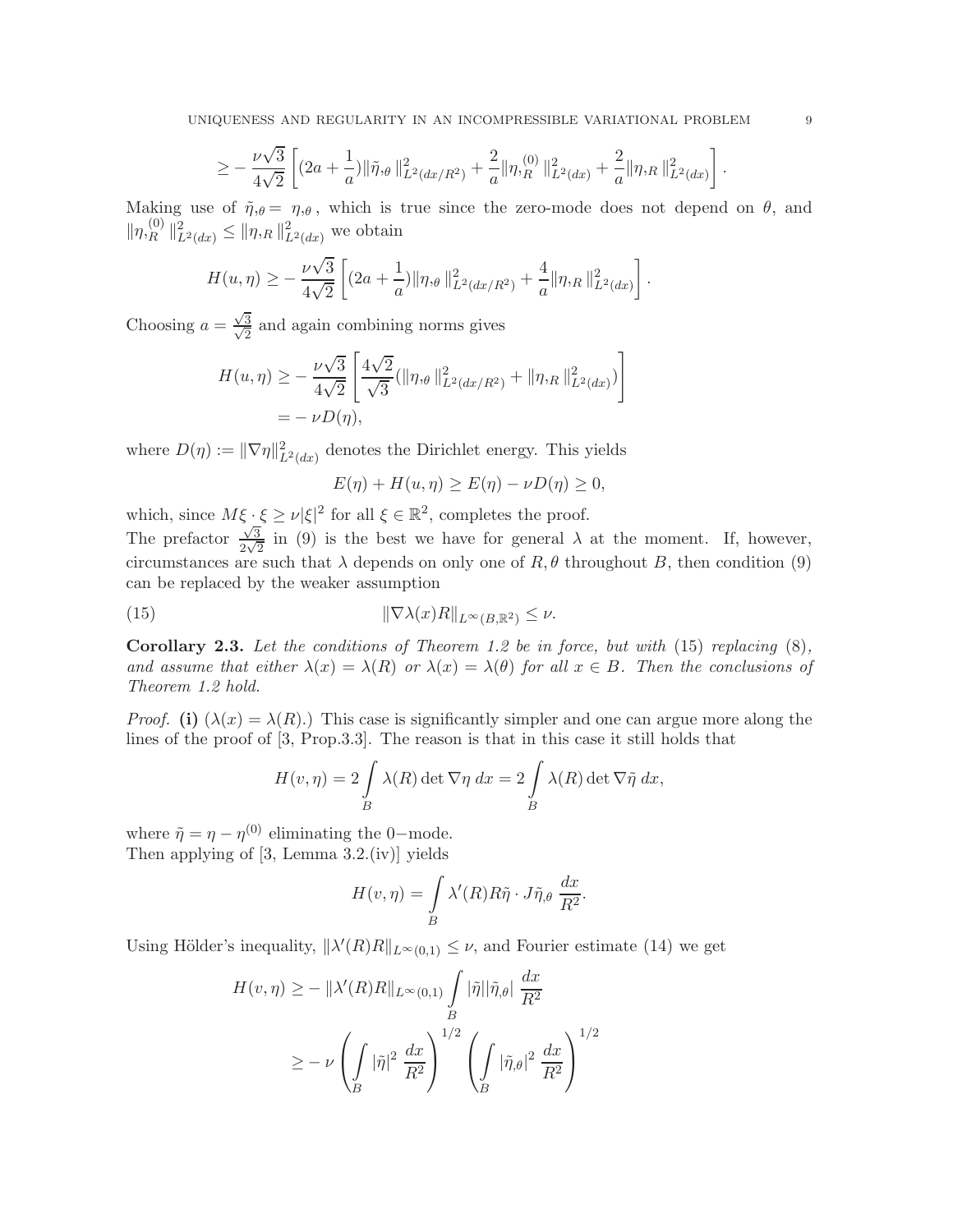$$
\geq -\nu \int\limits_B |\tilde{\eta}_{,\theta}|^2 \frac{dx}{R^2}
$$

$$
\geq -\nu \int\limits_B |\nabla \eta|^2 dx.
$$

Note, as before, that the ∼ could be dropped because  $\int\limits_B |\nabla \tilde{\eta}|^2 dx \leq \int\limits_B$  $\int\limits_B |\nabla \eta|^2 dx.$ 

(ii)  $(\lambda(x) = \lambda(\theta))$ . Here we start with (13) which simplifies to

$$
H(u, \eta) = -\int_{B} \lambda_{,\theta}(\theta) [(\eta_2]_R^{(0)} + \eta_2]_R) \tilde{\eta}_1 + (\eta_1]_R^{(0)} + \eta_1]_R) \tilde{\eta}_2] \frac{dx}{R}
$$

By Hölder's inequality, Inequality (14) and  $\|\lambda_{,\theta}\|_{L^{\infty}(0,2\pi)} \leq \nu$  we get

$$
H(u, \eta) \ge - \|\lambda_{,\theta}\|_{L^{\infty}(0,2\pi)} \int\limits_{B} |(\eta_2,_{R}^{(0)} + \eta_2,_{R})\tilde{\eta}_1 + (\eta_1,_{R}^{(0)} + \eta_1,_{R})\tilde{\eta}_2| \frac{dx}{R}
$$
  
 
$$
\ge - \frac{\nu}{2} [2\|\tilde{\eta}_1,_{\theta}\|_{L^2(dx/R^2)}^2 + 2\|\tilde{\eta}_2,_{\theta}\|_{L^2(dx/R^2)}^2 + \|\eta_{,\theta}^{(0)}\|_{L^2(dx)}^2 + \|\eta_{,\theta}\|_{L^2(dx)}^2]
$$

Using  $\tilde{\eta}_{,\theta} = \eta_{,\theta}$  and  $\|\eta_{,\mathcal{R}}^{(0)}\|$  $R^{(0)}$   $\|_{L^2(dx)}^2 \leq \|\eta, R\|_{L^2(dx)}^2$  we get

$$
H(u, \eta) \geq -\frac{\nu}{2} [2 \|\eta, \theta\|_{L^2(dx/R^2)}^2 + 2 \|\eta, R\|_{L^2(dx)}^2]
$$
  
=  $-\nu D(\eta).$ 

 $\Box$ 

Remark 2.4 (Relaxation of the assumptions). *The result of Theorem 1.2 continues to hold if we assume that*  $f(x;\xi) = M(x)\xi \cdot \xi \ge \nu(|x|)|\xi|^2$  *for some*  $\nu \in L^{\infty}(\mathbb{R}_+), \nu(R) \ge 0$ *, and all*  $\xi \in \mathbb{R}^{2 \times 2}$ . Here,  $\nu(R) = 0$  is allowed<sup>6</sup> to be 0. The assumption  $\nu = \nu(R)$  is needed because *we do not know if the Fourier estimate* (14) *is still true if* ν *depends on both* R *and* θ. *In this case, the small pressure condition can be relaxed to a pointwise estimate:*

$$
|\nabla \lambda(x)R| \le \frac{\sqrt{3}\nu(R)}{2\sqrt{2}} \quad \text{for a.e. } x \in B,
$$

*with uniqueness if the inequality is strict on some non-null set.*

#### 3. A method for computing the pressure and a counterexample to regularity

In this section we a construct an explicit functional  $E(u)$  of the form (1), where the integrand obeys (2) and (3), such that  $u = u_N$  is the global minimizer of E in  $\mathcal{A}^{\text{tr}(u_N)}$ . The strategy is as follows:

(i) select a candidate trace function  $g \in W^{k+1,p}(\mathbb{S}^1,\mathbb{R}^2)$  for  $k \geq 1$  and  $1 \leq p \leq \infty$  which obeys<sup>7</sup>  $1 = Jg(\theta) \cdot g'(\theta)$  for a.e.  $\theta$  in  $[0, 2\pi)^8$ 

 $6$ Note that in these circumstances, we do not need to verify that a minimizer of the associated functional  $E(u)$  exists in order to apply Theorem 1.2. Rather, it is enough to establish that u is a stationary point in the sense of (7).

<sup>&</sup>lt;sup>7</sup>The condition  $Jg \cdot g' = 1$  ensures that the one-homogeneous extension u obeys det  $\nabla u = 1$  a.e. in B

<sup>&</sup>lt;sup>8</sup>Here, by a slight abuse of notation, we put  $\tilde{q}(\theta) = q(\cos \theta, \sin \theta)$  and then promptly drop the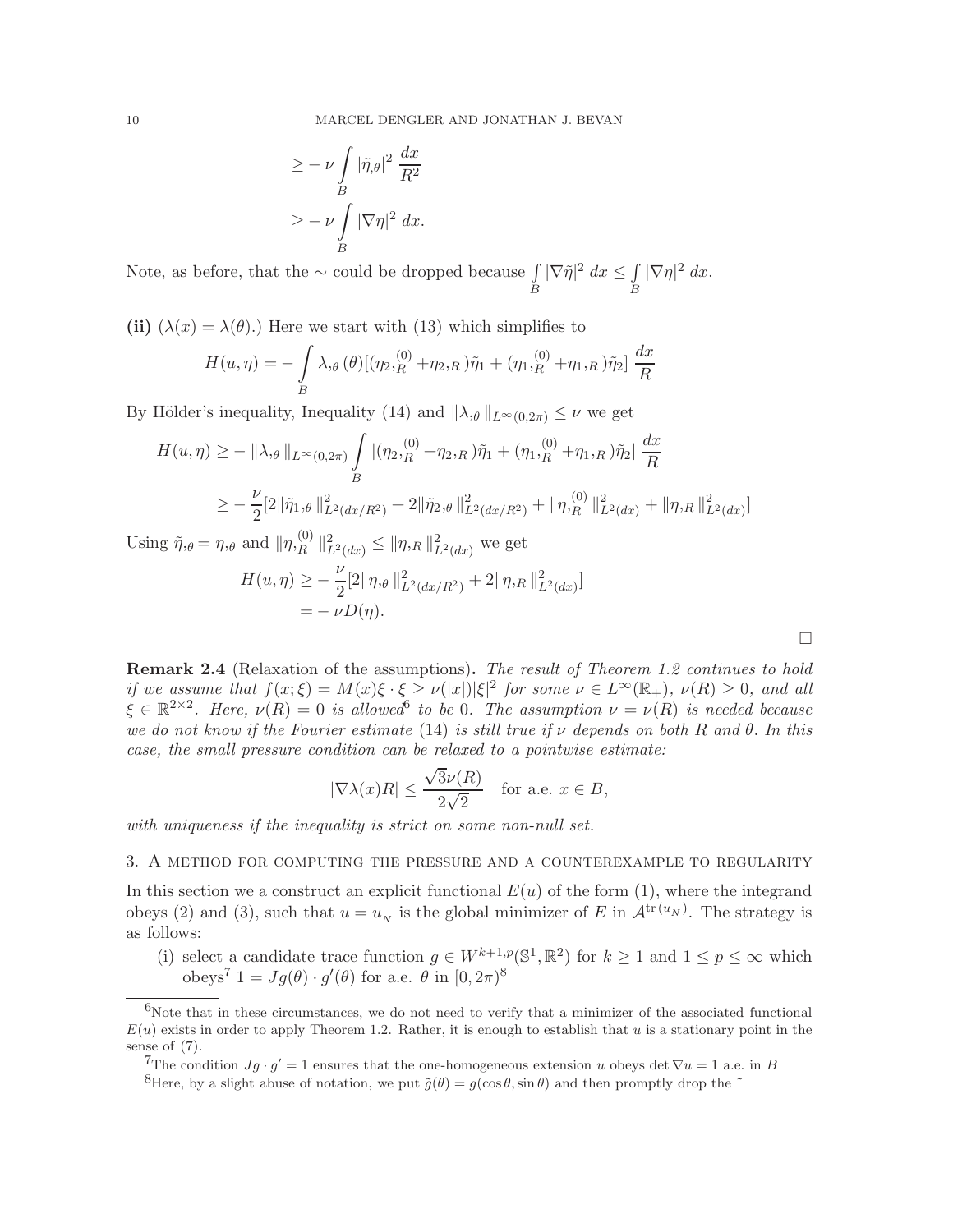- (ii) extend g to a one-homogeneous function  $u(R, \theta) := Rg(\theta)$ , and compute, in Lemma 3.1, a PDE which must be satisfied by both u and an associated  $\lambda$  in order that u is a stationary point of  $E$  in the sense of  $(7)$ ;
- (iii) fix  $g = \text{tr}(u_N)$  and construct, in Lemma 3.2, a suitable  $f(x,\xi)$  such that the PDE in step (ii) can be solved for  $\lambda$ , and
- (iv) verify that the small pressure condition stipulated in Corollary 2.3 is satisfied by  $\lambda$ , and hence that  $u_N$  is the unique global minimizer of the associated energy E.

We first examine conditions on M necessary for a to be a stationary point of  $E$  in the sense of (7).

Notation: Recall the notation for 2d polar coordinates

$$
\{e_R, e_{\theta}\} := \{(\cos \theta, \sin \theta), (-\sin \theta, \cos \theta)\}.
$$

Additionally, we will use

$$
\{e_{NR}, e_{N\theta}\} := \{(\cos(N\theta), \sin(N\theta)), (-\sin(N\theta), \cos(N\theta))\}
$$

for any  $N \in \mathbb{N}$ . Moreover, we will use the notation  $M_{ijgk} = (M(e_i \otimes e_j)) \cdot (g \otimes e_k)$  for any combination of  $i, j, k \in \{R, \theta\}$  and any map  $g \in \mathbb{R}^2$ . Especially, if  $g = e_{Nl}$  for some  $l \in \{R, \theta\}$ we will use  $M_{ij(Nl)k}$  for short.

**Lemma 3.1** (Representation of the pressure). Let  $1 \leq p \leq \infty$ ,  $k \in \mathbb{N} \setminus \{0\}$  and assume  $M \in (L^{\infty} \cap W^{k,p})(B,\mathbb{R}^{16}), g \in W^{k+1,p}(\mathbb{S}^1,\mathbb{R}^2)$  where g obeys  $Jg \cdot g' = 1$  *a.e.* in  $[0,2\pi)$ , and *let*  $u = Rg(\theta) \in \mathcal{A}^g$  *be a stationary point of the energy* E *as defined in* (7)*.* 

*Then there exists a corresponding pressure*  $\lambda \in W^{k,p}(B,\mathbb{R})$  *and it satisfies the following system of equations a.e. in* B :

$$
\lambda(x),_{\theta} (Jg \cdot e_R) - \lambda(x),_{R} R(Jg' \cdot e_R) = - [M_{R\theta(g+g'')\theta}
$$
  
+  $((M,_{\theta})_{R\theta gR} + (M,_{\theta})_{R\theta g'\theta})$   
+  $R((M,_{R})_{RRgR} + (M,_{R})_{RRg'\theta})]$   
=:  $h_1(M, g)$   

$$
\lambda(x),_{\theta} (Jg \cdot e_{\theta}) - \lambda(x),_{R} R(Jg' \cdot e_{\theta}) = - [M_{\theta\theta(g+g'')\theta}
$$
  
+  $((M,_{\theta})_{\theta\theta gR} + (M,_{\theta})_{\theta\theta g'\theta})$   
+  $R((M,_{R})_{\theta RgR} + (M,_{R})_{\theta Rg'\theta})]$   
=:  $h_2(M, g)$ 

*Proof.* Let  $u = Rg(\theta) \in \mathcal{A}^g$  be a stationary point. If there exists a corresponding pressure  $\lambda \in W^{1,p}$  then u is a solution of

(17) 
$$
\int\limits_B M(x)\nabla u \cdot \nabla \eta \, dx = -\int\limits_B \lambda(x) \text{cof } \nabla u \cdot \nabla \eta \, dx \text{ for any } \eta \in C_c^{\infty}(B, \mathbb{R}^2).
$$

For now, let us assume that  $\lambda \in W^{1,p}(B,\mathbb{R})$ . In order to derive the system of equations above, we enter the explicit form of u and the representation  $\eta = (\eta \cdot e_R)e_R + (\eta \cdot e_\theta)e_\theta$  into the stationarity condition. By some further calculations, which are mainly integrations by parts, we obtain (16). In the last step of the proof we discuss the existence of  $\lambda \in W^{1,p}$ .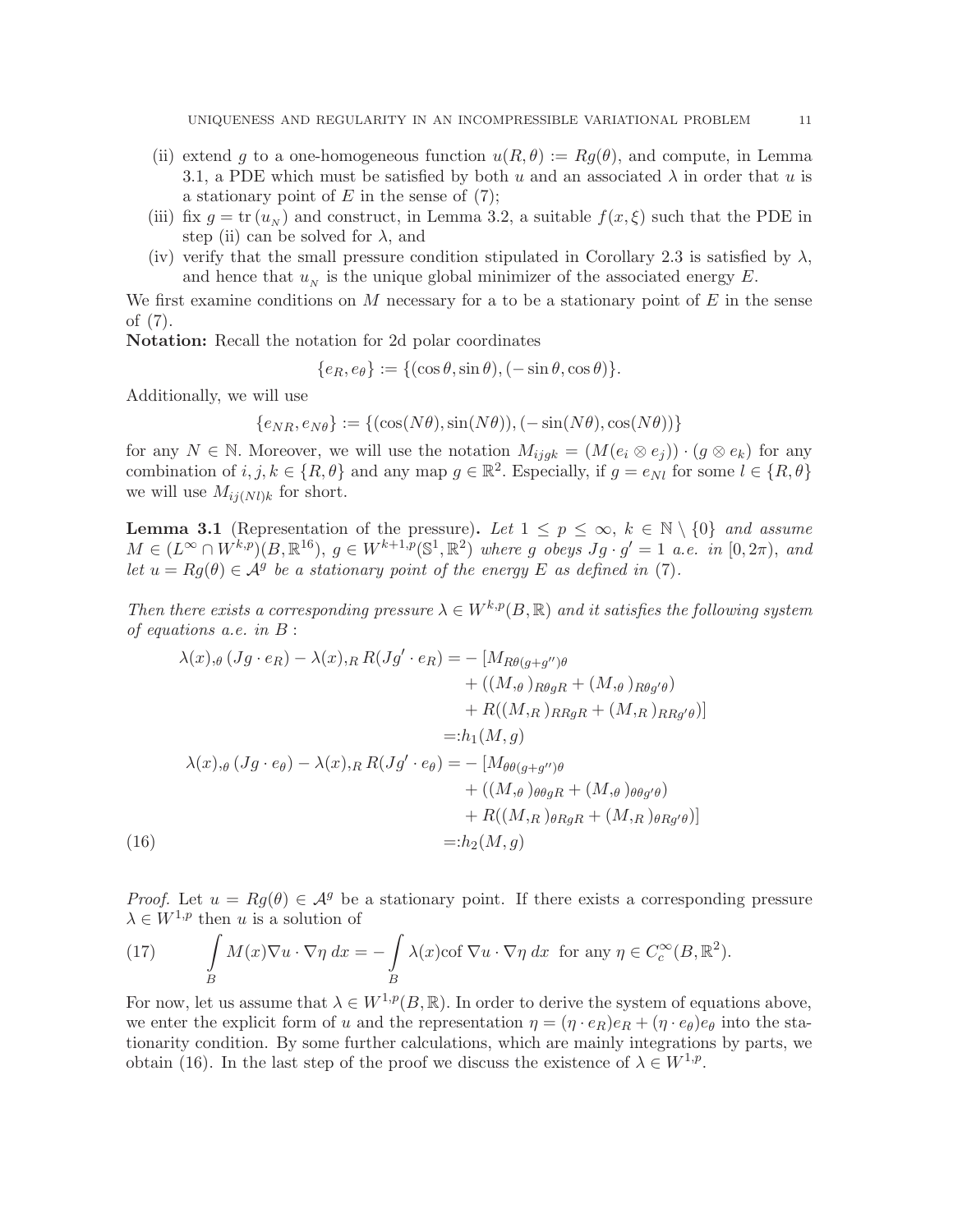Step 1: Computation of left-hand side of (17): The derivative and the cofactor of the map  $u = Rg(\theta) + b$  are given by

$$
\nabla u = g \otimes e_R + g' \otimes e_{\theta},
$$

$$
\operatorname{cof} \nabla u = Jg \otimes e_{\theta} - Jg' \otimes e_R.
$$

Plugging the above into the left-hand side of (17) and integrating by parts yields

$$
(LHS) = \int_{B} M(x)(g \otimes e_R + g' \otimes e_{\theta}) \cdot \left(\eta, R \otimes e_R + \frac{1}{R}\eta, \theta \otimes e_{\theta}\right) dx
$$
  
= 
$$
- \int_{B} R(M(x), R)(g \otimes e_R + g' \otimes e_{\theta}) \cdot (\eta \otimes e_R) \frac{dx}{R}
$$
  

$$
- \int_{B} [M(x)((g + g'') \otimes e_{\theta}) + M(x), \theta (g \otimes e_R + g' \otimes e_{\theta})] \cdot (\eta \otimes e_{\theta}) \frac{dx}{R}
$$

Now by expanding  $\eta = \alpha e_R + \beta e_\theta$  with  $\alpha = (\eta \cdot e_R)$  and  $\beta = (\eta \cdot e_\theta)$  and the shorthand introduced above we get

$$
(LHS) = -\int_{B} R[(M, R)_{RRgR} + (M, R)_{RRg'\theta}]\alpha + R[(M, R)_{\theta RgR} + (M, R)_{\theta Rg'\theta}]\beta \frac{dx}{R}
$$

$$
-\int_{B} M_{R\theta(g+g'')\theta}\alpha + [(M, \theta)_{R\theta gR} + (M, \theta)_{R\theta g'\theta}]\alpha
$$

$$
+ M_{\theta\theta(g+g'')\theta}\beta + [(M, \theta)_{\theta\theta gR} + (M, \theta)_{\theta\theta g'\theta}]\beta \frac{dx}{R}
$$

$$
= \int_{B} h_1\alpha + h_2\beta \frac{dx}{R}.
$$

Step 2: Computation of right-hand side of (17):

Now by again using the explicit form of cof  $\nabla u$ , and integration by parts we get

$$
(RHS) = -\int_{B} (\lambda(x)(Jg \cdot \eta, \theta) - \lambda(x)R(Jg' \cdot \eta, R)) \frac{dx}{R}
$$

$$
= \int_{B} \lambda_{,\theta}(x)(Jg \cdot \eta) - \lambda_{,\theta}(x)R(Jg' \cdot \eta) \frac{dx}{R}.
$$

Further, we use the expression  $\eta = \alpha e_R + \beta e_\theta$  with the notation  $\alpha = (\eta \cdot e_R)$  and  $\beta = (\eta \cdot e_\theta)$ to derive

$$
(RHS) = \int_{B} (\lambda_{,\theta}(x)(Jg \cdot e_R) - \lambda_{,R}(x)R(Jg' \cdot e_R))\alpha
$$

$$
+ (\lambda_{,\theta}(x)(Jg \cdot e_{\theta}) - \lambda_{,R}(x)R(Jg' \cdot e_{\theta}))\beta \frac{dx}{R}.
$$

Together with Step 1 and the realization that in the above  $\alpha, \beta \in C_c^{\infty}(B)$  are arbitrary, the claimed equations need to be true a.e. in B.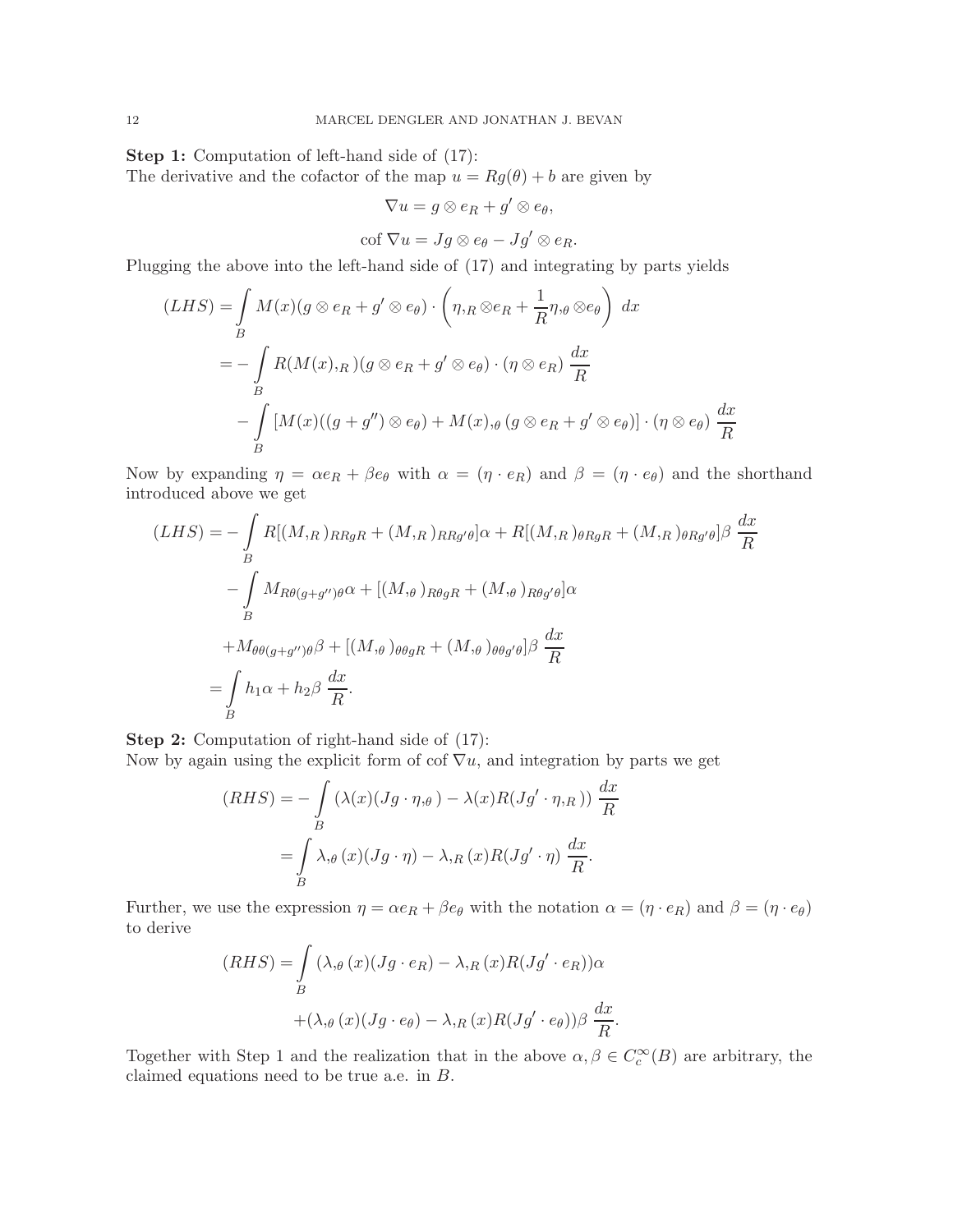**Step 3:** Existence of the pressure  $\lambda \in W^{1,p}(B,\mathbb{R})$ : The equations above can be rewritten as

$$
\int\limits_B \text{div } (\lambda \cot \nabla u) \cdot \eta \, dx = \int\limits_B h(M, g) \cdot \eta \, \frac{dx}{R},
$$

where  $h = (h_1, h_2)$ . We know that div  $(\lambda \text{cof } \nabla u) \in L^p(dx)$  iff  $h(M, g) \in L^p(\frac{dx}{R})$  $\frac{dx}{R}$ ), with obvious notation. Now consider  $h_1(M, g)$  (the argument being similar for  $h_2$ ) and define

$$
h_{11} := - M_{R\theta(g+g'')\theta}
$$
  
\n
$$
h_{12} := [((M, \theta)_{R\theta gR} + (M, \theta)_{R\theta g'\theta}) + R((M, \theta)_{RRgR} + (M, \theta)_{RRg'\theta}].
$$

Then for  $h_{11} \in L^p(\frac{dx}{R})$  $\frac{dx}{R}$ ) we need  $M \in L^{\infty}(dx)$  and  $g, g'' \in L^p$ , which is true by assumption. Now, by Sobolev imbedding, we have  $W^{2,p} \hookrightarrow W^{1,\infty}([0,2\pi),\mathbb{R}^2)$ , and hence, in order for  $h_{12} \in L^p(\frac{dx}{R})$  $\frac{dx}{R}$ ), and bearing in mind that  $g, g' \in L^{\infty}$ , it is enough to require that  $\nabla M \in L^p(dx)$ . This is exactly how we chose the classes for  $M$  and  $g$ . This guarantees the existence of div  $(\lambda \text{cof } \nabla u) = (\text{cof } \nabla u) \nabla \lambda \in L^p(dx)$ . By further noting that  $g, g' \in L^{\infty}$ , it is immediate that  $\nabla u \in L^{\infty}(dx)$ , and since det  $\nabla u = 1$  a.e. in B, we may write

$$
\nabla \lambda = (\operatorname{cof} \nabla u)^T \frac{h(M, g)}{R} \in L^p(dx).
$$

In particular, when M and g are specified,  $\nabla \lambda$  is specified and it belongs to the class  $L^p(B)$ , reverting to the traditional notation. One can argue similarly for the higher integrability.  $\square$ 

We now specify  $g = \text{tr}(u_N)$  and compute the pressure under the assumptions that M depends only on  $\theta$  and is diagonal with respect to the basis of polar coordinates.

**Lemma 3.2** (Representation of the pressure, N-cover, M( $\theta$ )=diag). For  $N \in \mathbb{N} \setminus \{1\}$  let  $g=\frac{1}{\sqrt{2}}$  $\frac{1}{N}e_{NR}$  and assume  $M \in (L^{\infty} \cap W^{k,p})(B,\mathbb{R}^{16})$  for some  $1 \leq p \leq \infty$  and  $k \in \mathbb{N}$ , where M *is of the specific form*

$$
M(x) = diag(M_{RRRR}, M_{R\theta R\theta}, M_{\theta R\theta R}, M_{\theta \theta \theta \theta}) = diag(\alpha(\theta), \beta(\theta), \gamma(\theta), \delta(\theta))
$$

*with*  $\nu > 0$  *and*  $\alpha, \beta, \gamma, \delta \ge \nu$  *for any*  $\theta \in [0, 2\pi)$ . *Furthermore, suppose*  $u = Rg(\theta) \in \mathcal{A}^g$  *is a stationary point of the energy* E, *as defined in* (1)*.*

*Then there exists a corresponding pressure*  $\lambda \in W^{k,p}(B)$  *and it satisfies the following system of equations a.e. in* B :

(18) 
$$
-\lambda(x),_{\theta} \frac{1}{\sqrt{N}} \sin(\theta_{N-1}) + \lambda(x),_{R} R\sqrt{N} \cos(\theta_{N-1}) = \sqrt{N}\beta' \sin(\theta_{N-1}) + \left[\sqrt{N}(N-1)\beta + \sqrt{N}\delta - \frac{\alpha}{\sqrt{N}}\right] \cos(\theta_{N-1})
$$

$$
=:h_{1}
$$

(19)  
\n
$$
\lambda(x),_{\theta} \frac{1}{\sqrt{N}} \cos(\theta_{N-1}) + \lambda(x),_{R} R\sqrt{N} \sin(\theta_{N-1}) = -\sqrt{N} \delta' \cos(\theta_{N-1}) + \left[\sqrt{N}\beta + \sqrt{N}(N-1)\delta - \frac{\gamma}{\sqrt{N}}\right] \sin(\theta_{N-1})
$$
\n
$$
=:h_{2}
$$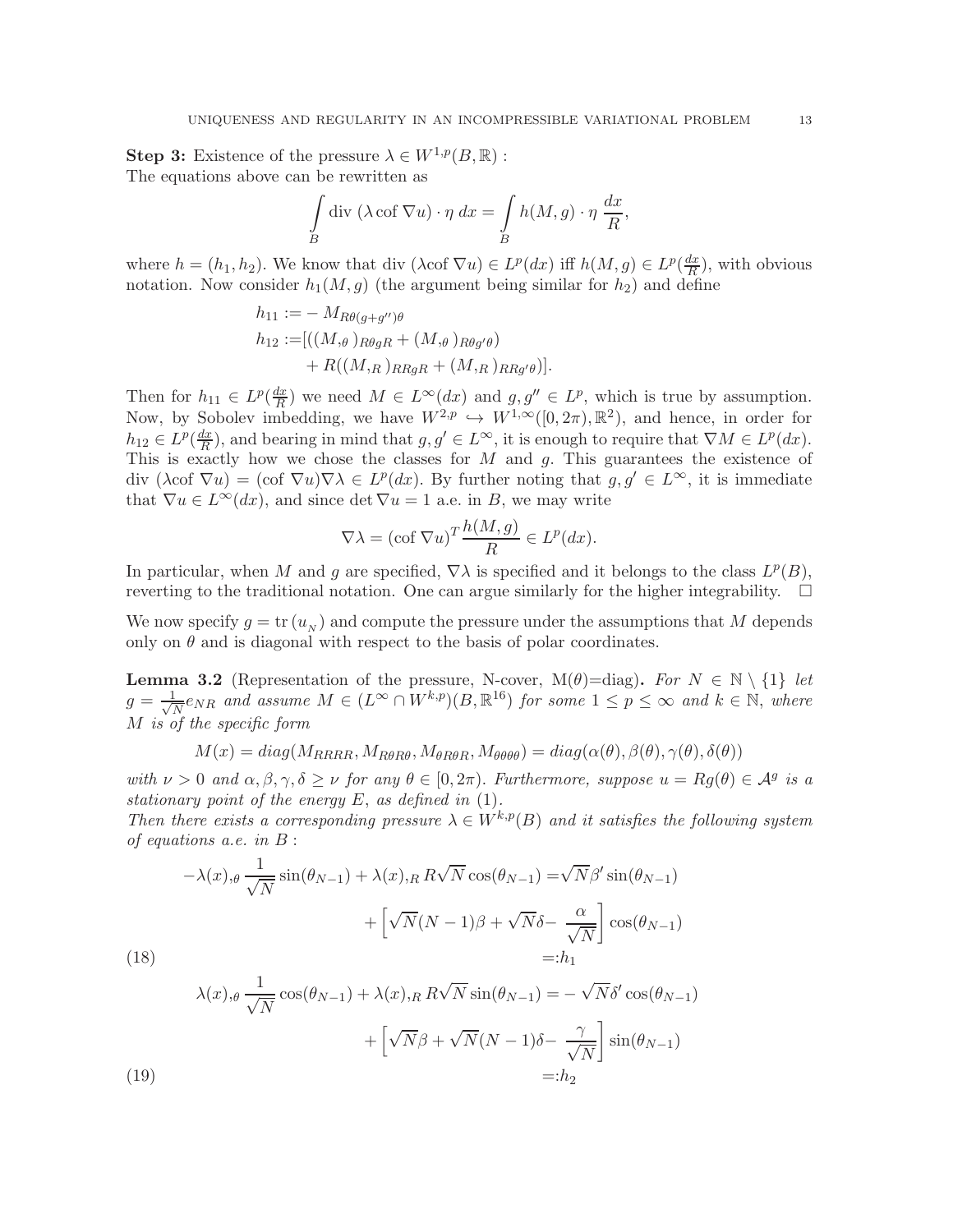*where we used the shorthand*  $\theta_k := k\theta$  *for any*  $k \in \mathbb{R}$ .

*Proof.* By Lemma 3.1, we know that the pressure  $\lambda$  exists and system (16) is satisfied. Now we just have to verify that (16) agrees with the claimed system given by (18) and (19). We start by verifying the first of the equations in the system (16).

### Step 1:

That the left-hand side of (18) follows from the left-hand side of the first equation in system (16) is a straightforward calculation. Hence, we focus on the corresponding right-hand side, which we named  $h_1$ . First note that, because M depends only on  $\theta$ , we are left with

(20) 
$$
h_1 = -\left[M_{R\theta(g+g'')\theta} + (M_{,\theta})_{R\theta gR} + (M_{,\theta})_{R\theta g'\theta}\right]
$$

We have  $g = \frac{1}{\sqrt{2}}$  $\frac{1}{N}e_{NR}, g' = \sqrt{N}e_{N\theta}, g'' = -N\sqrt{N}e_{NR}$ , and hence

$$
M_{R\theta(g+g'')\theta} = \left(\frac{1}{\sqrt{N}} - \sqrt{N}N\right)M_{R\theta(NR)\theta} = \left(\frac{1}{\sqrt{N}} - \sqrt{N}N\right)(M_{R\theta R\theta}(e_{NR} \cdot e_R) + M_{R\theta\theta\theta}(e_{NR} \cdot e_\theta)).
$$

.

Using that  $M_{R\theta\theta\theta} = 0$  and  $M_{R\theta R\theta} = \beta$  yields

$$
M_{R\theta(g+g'')\theta} = \left(\frac{1}{\sqrt{N}} - \sqrt{N}N\right)\beta\cos(\theta_{N-1}).
$$

For the second term of (20), consider

$$
M_{R\theta gR,\theta} = (M_{,\theta})_{R\theta gR} + M_{\theta\theta gR} - M_{RRgR} + M_{R\theta g'R} + M_{R\theta g\theta},
$$

which, after a short calculation, gives

$$
(M, \theta)_{R\theta gR} = M_{R\theta gR, \theta} - M_{\theta\theta gR} + M_{RRgR} - M_{R\theta g'R} - M_{R\theta g\theta}
$$

$$
= \frac{1}{\sqrt{N}} [\alpha - \beta] \cos(\theta_{N-1}).
$$

Similarly, for the rightmost term of (20) we get

$$
(M_{,\theta})_{R\theta g'\theta} = M_{R\theta g'\theta,\theta} - M_{\theta\theta g'\theta} + M_{RRg'\theta} - M_{R\theta g''\theta} + M_{R\theta g'R}
$$

$$
= -\sqrt{N}\beta'\sin(\theta_{N-1}) + \sqrt{N}[\beta - \delta]\cos(\theta_{N-1}).
$$

Together,

$$
h_1 = \sqrt{N}\beta' \sin(\theta_{N-1}) + \left[\sqrt{N}\delta - \frac{\alpha}{\sqrt{N}} + \sqrt{N}(N-1)\beta\right] \cos(\theta_{N-1}).
$$

# Step 2:

By arguing similarly, we find that

$$
h_2 = -\left[M_{\theta\theta(g+g'')\theta} + (M_{,\theta})_{\theta\theta gR} + (M_{,\theta})_{\theta\theta g'\theta}\right].
$$

Then

$$
M_{\theta\theta(g+g'')\theta} = \left(\frac{1}{\sqrt{N}} - \sqrt{N}N\right) \delta \sin(\theta_{N-1})
$$
  
\n
$$
(M, \theta)_{\theta\theta gR} = M_{\theta\theta gR, \theta} + M_{R\theta gR} + M_{\theta RgR} - M_{\theta\theta g'R} - M_{\theta\theta g\theta}
$$
  
\n
$$
= \frac{1}{\sqrt{N}} [\gamma - \delta] \sin(\theta_{N-1})
$$
  
\n
$$
(M, \theta)_{\theta\theta g'\theta} = M_{\theta\theta g'\theta, \theta} + M_{R\theta g'\theta} + M_{\theta Rg'\theta} - M_{\theta\theta g''\theta} + M_{\theta\theta g'R}
$$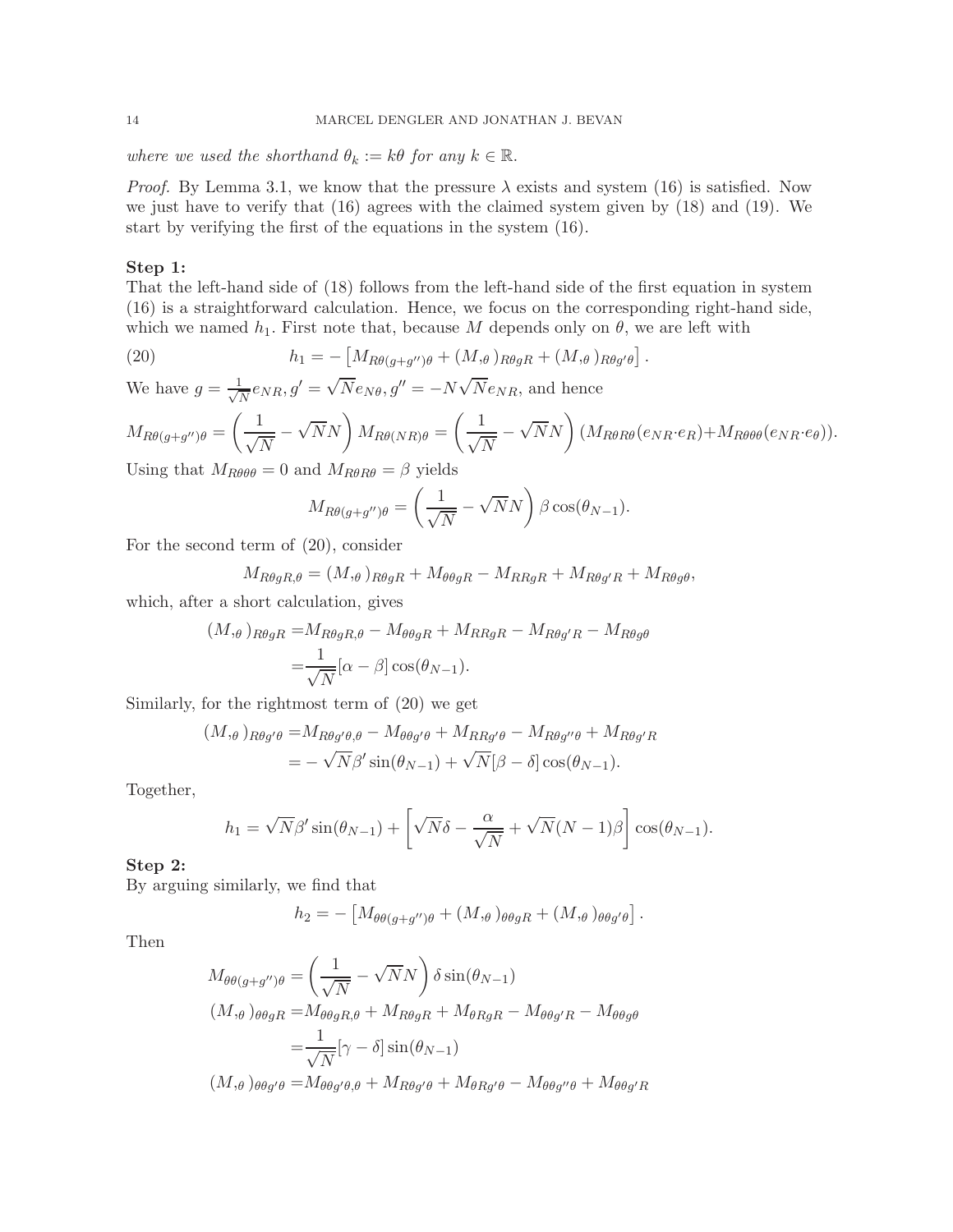$$
=\sqrt{N}\delta'\cos(\theta_{N-1})+\sqrt{N}[\delta-\beta]\sin(\theta_{N-1})
$$

and finally

$$
h_2 = -\sqrt{N}\delta' \cos(\theta_{N-1}) + \left[\sqrt{N}\beta + \sqrt{N}(N-1)\delta - \frac{\gamma}{\sqrt{N}}\right] \sin(\theta_{N-1}),
$$

completing the proof.  $\Box$ 

Next, we compute the small pressure criteria in the same situation. Moreover, we will provide an explicit form of the pressure.

**Lemma 3.3** (Small pressure condition, N-cover,  $M(\theta) = diag$ ). Let the assumptions be as *above. For any*  $N \in \mathbb{N} \setminus \{1\}$ , *let*  $M = (a, 1, a, 1)\nu$ , where we pick a to be constant and in the *range*

$$
1 \le N^2 - N < a < N^2 + N.
$$

*Then for this* M *the corresponding pressure* λ *is given by*

$$
\lambda(x) = c + \left[ N - \frac{a}{N} \right] \ln(R) \text{ for any } x \in B
$$

*for any real constant*  $c \in \mathbb{R}$ , *which is independent of* R *and*  $\theta$ . *Moreover*,  $\lambda \in W^{1,q}(B)$  *for any*  $1 \leq$  $q < 2$  *and*  $\lambda$  *satisfies condition* (9) *strictly.* 

*Proof.* Define first

$$
H_1 = \left[ \sqrt{N}(N-1)\beta + \sqrt{N}\delta - \frac{\alpha}{\sqrt{N}} \right] \text{ and } H_2 = \left[ \sqrt{N}\beta + \sqrt{N}(N-1)\delta - \frac{\gamma}{\sqrt{N}} \right].
$$

By solving the system (18) and (19) we obtain

$$
\lambda_{,R} R = (\beta' - \delta') \frac{\sin(2\theta_{N-1})}{2} + \frac{1}{\sqrt{N}} (H_1 \cos^2(\theta_{N-1}) + H_2 \sin^2(\theta_{N-1}))
$$

$$
\lambda_{,\theta} = \sqrt{N} (H_2 - H_1) \frac{\sin(2\theta_{N-1})}{2} - N(\beta' \sin^2(\theta_{N-1}) + \delta' \cos^2(\theta_{N-1})).
$$

For the specific case of  $M = (a, 1, a, 1)\nu$  they become

$$
\lambda_{,R} R = \left[ N - \frac{a}{N} \right] \text{ and } \lambda_{,\theta} = 0
$$

showing, in particular, that  $\lambda$  depends only on R i.e.  $\lambda(x) = \lambda(R)$ . Indeed, the pressure is then given by

$$
\lambda(x) = c + \left[ N - \frac{a}{N} \right] \ln(R)
$$
 for any  $x \in B$ 

and for any real constant  $c \in \mathbb{R}$ , which is independent of R and  $\theta$ . The small pressure condition of Corollary 2.3 can now be applied, giving

$$
\left|N - \frac{a}{N}\right| < 1.
$$

Solving this inequality by case distinction yields the claimed bounds on a. The integrability is then easily deduced, completing the proof.  $\Box$ 

To make it more accessible for the reader we collect what we have shown so far in the following.

### Proof of Theorem 1.3

 $(i)$ ,  $(ii)$ , and  $(vi)$  trivial.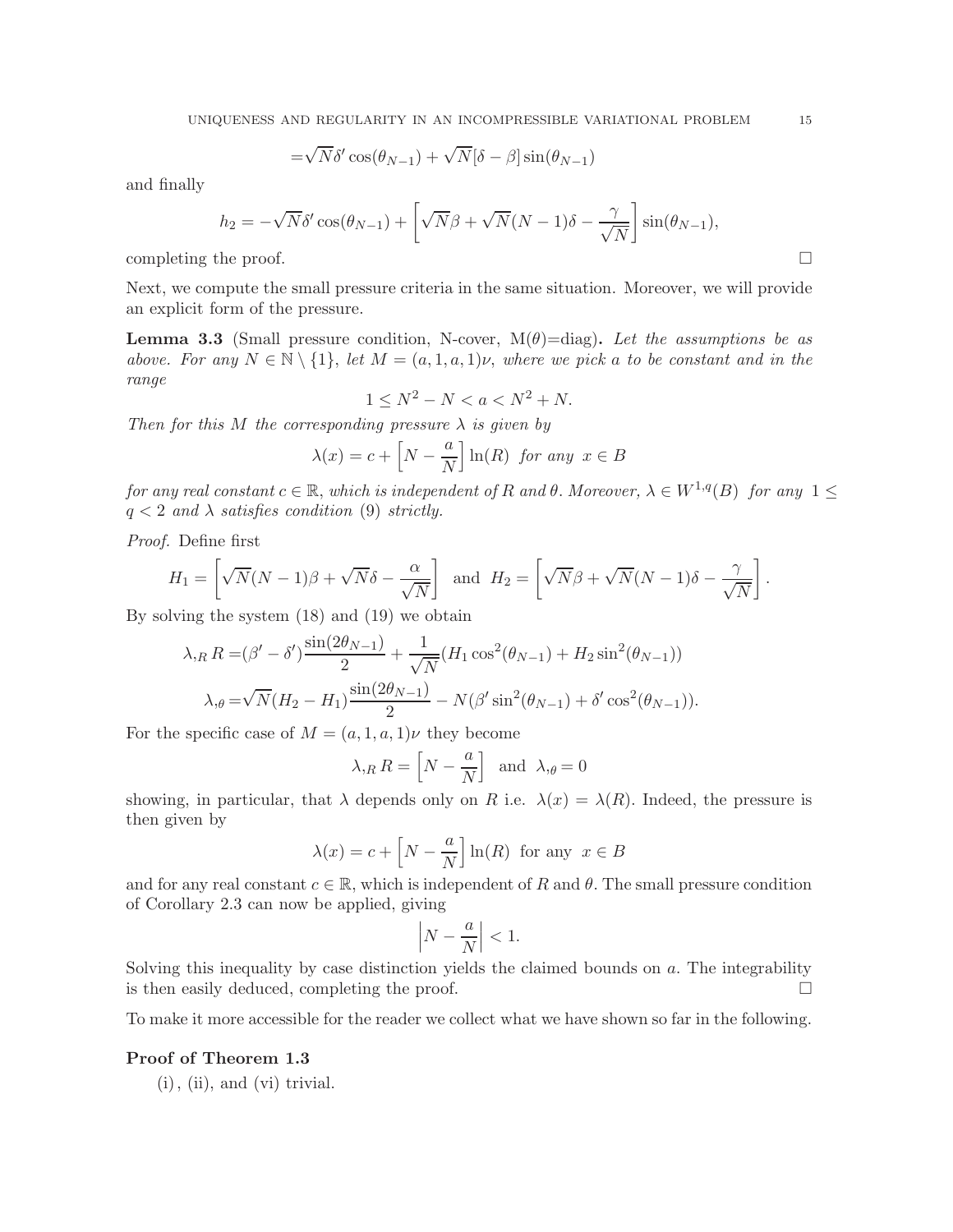(iii) It is enough to show this point for M. Note, that M only depends on  $\theta$ , i.e.  $M(x)$  =  $M(\theta)$ . Hence, the gradient is given by

(21) 
$$
\nabla M = \frac{1}{R} \partial_{\theta} M(\theta) \otimes e_{\theta} \text{ for any } x \in B \setminus \{0\}.
$$

First realise that the derivative with respect to  $\theta$  only replaces  $e_R$  with  $e_{\theta}$  (up to sign) and vice versa, and therefore one can still bound the modulus of  $\|\partial_{\theta}M(\theta)\|_{L^{\infty}(B,\mathbb{R}^{16})}\leq$  $C(a)$  via some real constant  $C(a) > 0$ . Then, by integrating  $|\nabla M|^q$  with respect to  $dx$  using  $(21)$  and by the latter discussion, the claim follows.

- (iv) As a consequence of  $g \in C^{\infty}$  and point (iii), Lemma 3.2 guarantees that u is a stationary point and the existence of  $\lambda$  in the right spaces.
- (v) By Lemma 3.3 we know that  $\lambda$  satisfies the small pressure criteria strictly. Together, with Theorem 1.2 this implies that  $u = u_N$  is indeed the unique global minimizer to the energy E.

Remark 3.4. *(i) To summarize the foregoing analysis, we have shown that for the full ball*  $B \subset \mathbb{R}^2$  and smooth boundary conditions, albeit with a topological change, there is a uni*formly convex functional, which depends discontinuously on* x, *but smoothly on*  $∇u$ , *such that the corresponding energy is uniquely globally minimised by a map that is everywhere Lipschitz* but not  $C^1(B)$ .

*(ii) One might also be interested in this counterexample on the scale of Sobolev spaces. With this in mind, note that for any*  $N \in \mathbb{N} \setminus \{1\}$  *and*  $b \in \mathbb{R}^2$  *we have*<sup>9</sup>

$$
u = \frac{R}{\sqrt{N}}e_{NR} + b \in W^{2,q}(B, \mathbb{R}^2) \setminus W^{2,2}(B, \mathbb{R}^2) \text{ for any } 1 \le q < 2.
$$

*Moreover, one might like to compare our result with the high-order regularity result, given in [2]. They showed that for the special case of the Dirichlet functional and*  $u \in W^{2,q}(B,\mathbb{R}^2)$ with  $q > 2$  being a stationary point satisfying det  $\nabla u = 1$  *a.e., then*  $u \in C^{\infty}(B, \mathbb{R}^2)$ . It is pos*sible that a similar result could be established, for a fairly general non-autonomous* p−*growth functional with the necessary changes in* q*. Let's assume for a second that such a result is indeed possible. Intriguingly, this seems to leave a 'gap' at*  $q = 2$ .

*(iii)* The singular set  $\Sigma$  *in our example is, of course, just the origin*  $\Sigma = \{0\}$ . It remains an *open question whether there can be other incompressible variational problems, including in incompressible elasticity, where the stationary points/minimizers possess a richer* Σ.

### **REFERENCES**

- [1] John M. Ball. Some Open Problems in Elasticity, chapter I.1, pages 3–59. Springer-Verlag, NY, 2002.
- [2] P. Bauman, N. C. Owen, and D. Phillips. Maximum Principles and a priori estimates for an incompressible material in nonlinear elasticity. Communications in Partial Differential Equations, 17(7):1185-1212, 1992.
- [3] Jonathan J. Bevan. On double-covering stationary points of a constrained Dirichlet energy. Annales de l'Institut Henri Poincare (C) Non Linear Analysis, 31(2):391–411, 2014.
- [4] Jonathan J. Bevan and Jonathan H. B. Deane. A continuously perturbed Dirichlet energy with areapreserving stationary points that 'buckle' and occur in equal-energy pairs. Non. Dif. Eq. App., 28(1), dec 2020.

 $9$ One might compare this to recent results given in [13,14]. They obtain higher integrability, in particular, in the same spaces as we do, for counterexamples in compressible elasticity. Clearly their result is extraordinarily difficult, since the counterexamples are produced by means of convex integration.